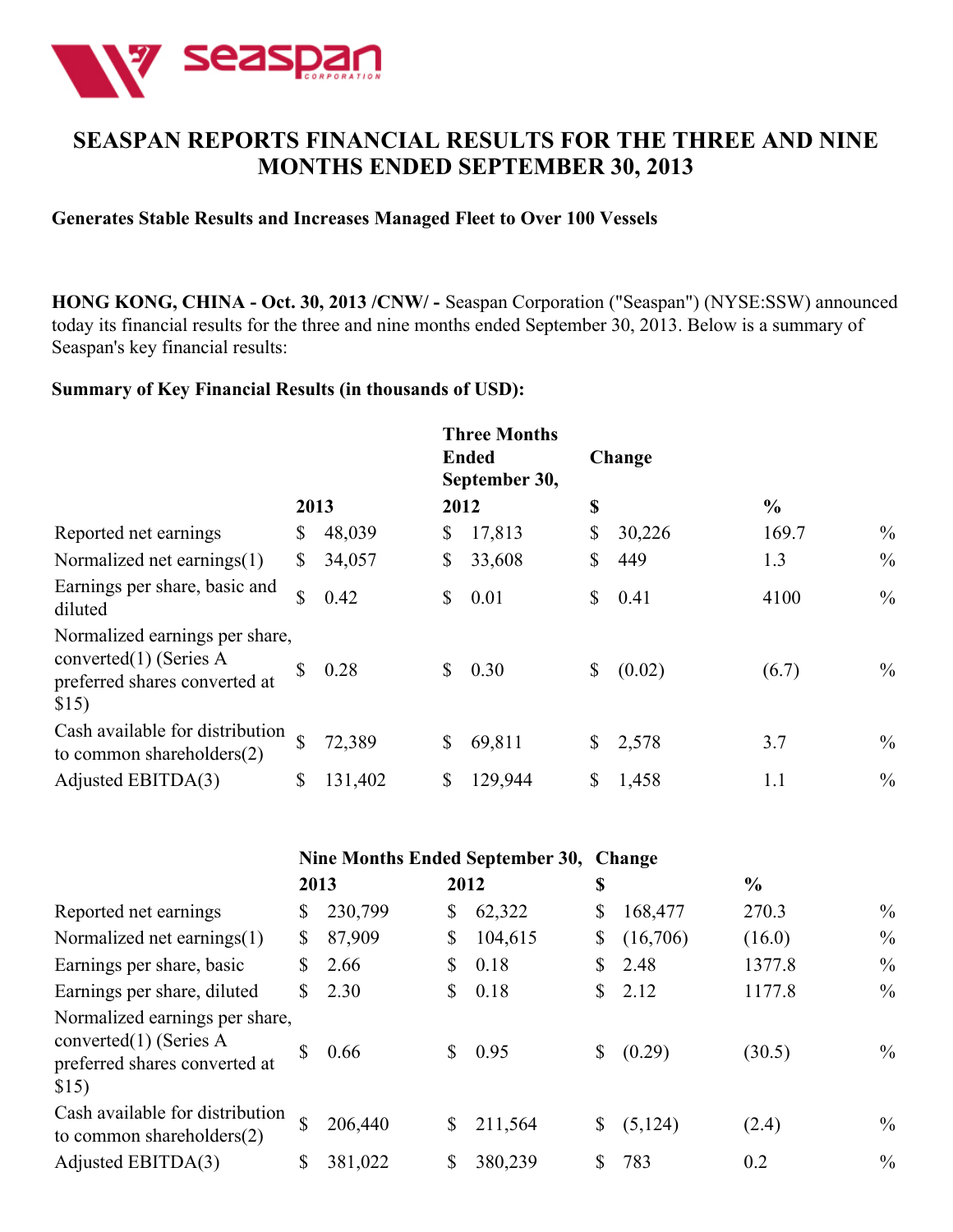Normalized net earnings and normalized earnings per share, converted, are non-GAAP measures that are adjusted for items such as interest expense, change in fair value of financial instruments, interest expense at the hedged rate, organizational development costs, gain on vessels and certain other items that Seaspan believes are not representative of its operating performance. Normalized earnings per share, converted, reflects normalized earnings per share on a pro-forma basis on the assumption that Seaspan's outstanding Series A preferred shares are converted at \$15.00 per share. Please read "Reconciliation of Non-GAAP Financial Measures for the Three and Nine Months Ended September 30, 2013 and 2012- Description of Non-GAAP Financial Measures - B. Normalized Net Earnings and Normalized Earnings per Share" for a description of normalized net earnings and normalized earnings per share, converted, and for reconciliations of these measures to net earnings and earnings per share, respectively.

Cash available for distribution to common shareholders is a non-GAAP measure that represents net earnings adjusted for depreciation and amortization, interest expense, amortization of deferred charges, share-based compensation, change in fair value of financial instruments, bareboat charter adjustment, organizational development costs, amounts paid for dry-docking, cash dividends paid on preferred shares, gain on vessels, interest expense at the hedged rate and certain other items that Seaspan believes are not representative of its operating performance. Please read "Reconciliation of Non-GAAP Financial Measures for the Three and Nine Months Ended September 30, 2013 and 2012 - Description of Non-GAAP Financial Measures - A. Cash Available for Distribution to Common Shareholders" for a description of cash available for distribution to common shareholders and a reconciliation of cash available for distribution to common shareholders to net earnings.

Adjusted EBITDA is a non-GAAP measure that represents net earnings before interest expense and other debt-related expenses, income tax expense, interest income, depreciation and amortization, share-based compensation expense, bareboat charter adjustment, organizational development costs, gain on vessels, change in fair value of financial instruments and certain other items that Seaspan believes are not representative of its operating performance. Please read "Reconciliation of Non-GAAP Financial Measures for the Three and Nine Months Ended September 30, 2013 and 2012 - Description of Non-GAAP Financial Measures - C. Adjusted EBITDA" for a description of Adjusted EBITDA and a reconciliation of Adjusted EBITDA to net earnings.

### **Summary of Key Highlights**

(1)

(2)

(3)

- Achieved vessel utilization of 98.5% and 97.9% for the three and nine months ended September 30, 2013, respectively, or 99.5% if the impact of off-charter days is excluded.
- Paid quarterly dividends of \$0.59375 and \$0.496875 per Series C (NYSE: SSW PR C) and Series D (NYSE: SSW PR D) preferred share, respectively, representing a total distribution of \$9.9 million. The dividends were paid to all Series C and Series D preferred shareholders of record as of July 29, 2013 for the period from April 30, 2013 to July 29, 2013.
- Paid a quarterly dividend for the second quarter of \$0.3125 per Class A common share on August 21, 2013 to all shareholders of record as of August 12, 2013.
- Accepted delivery of one vessel during the quarter, bringing Seaspan's operating fleet to a total of 71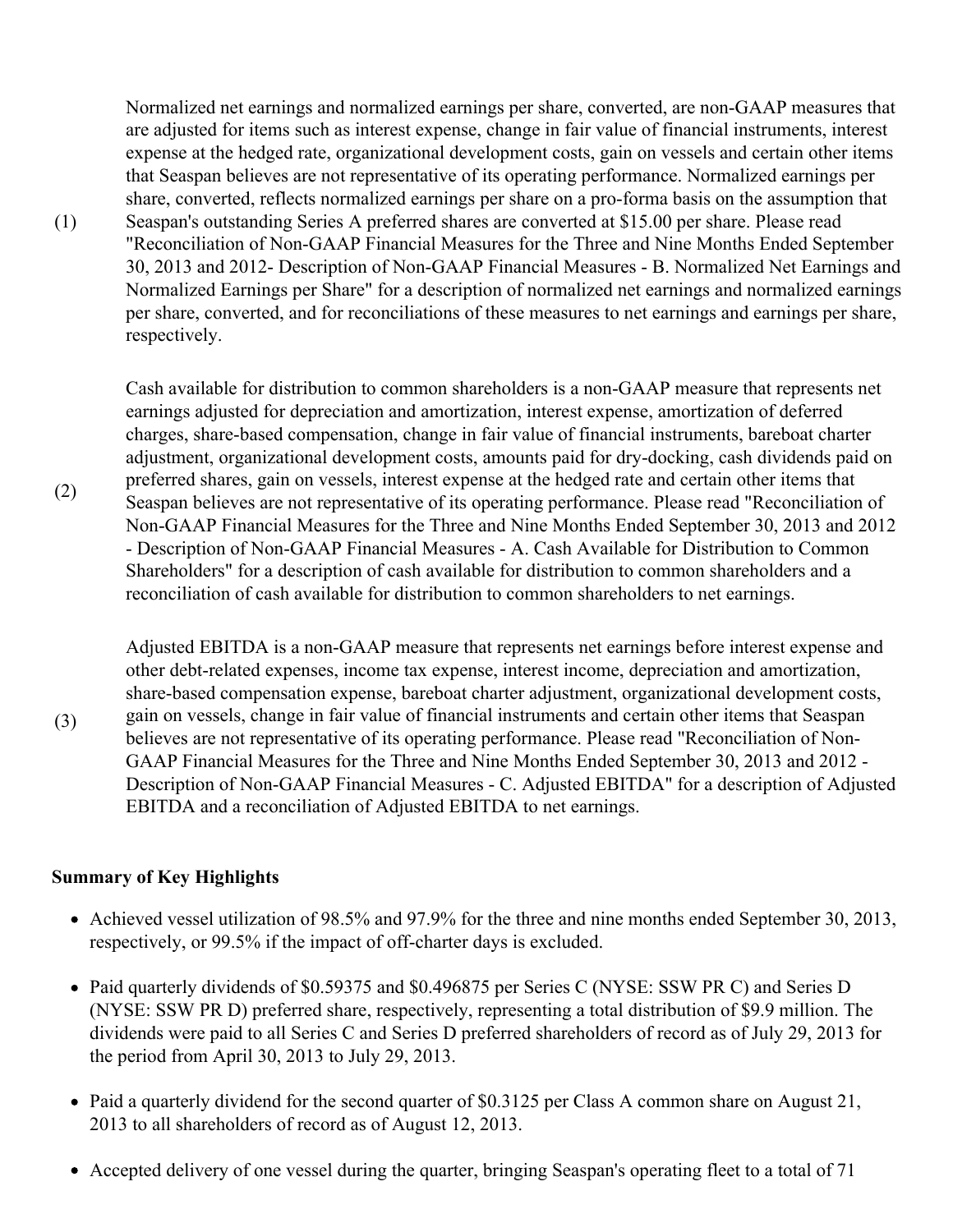vessels at September 30, 2013.

Gerry Wang, Chief Executive Officer, Co-Chairman, and Co-Founder of Seaspan, commented, "Seaspan generated stable third quarter results and took important steps to grow the Company's fleet and contracted revenue stream. We continued to use our SAVER design to partner with leading liner companies and provide them with large, fuel efficient containerships. During the third quarter, we entered into transactions for 15 newbuildings that will increase our managed fleet to 104 vessels. We remain in a strong position to execute our disciplined growth strategy, while returning capital to shareholders in the form of dividends."

## **Third Quarter Developments**

## *Vessel Delivery*

On July 4, 2013, Seaspan accepted delivery of the MOL Efficiency, bringing its operating fleet to 71 vessels. The 4600 TEU vessel is on charter to Mitsui O.S.K. Lines Ltd. ("MOL") under a two-year, fixed-rate time charter.

## *Loan Facility Transactions*

On July 25, 2013, Seaspan entered into a term loan facility with a leading European bank for up to \$83.0 million to fund the construction of one 14000 TEU newbuilding containership, to be chartered to Yang Ming Marine Transport Corporation ("Yang Ming Marine").

### *Newbuilding Contracts*

On July 19, 2013, Seaspan entered into contracts for the construction of five 14000 TEU newbuilding containerships with Hyundai Heavy Industries Co., Ltd. The vessels are scheduled for delivery in 2015 and will be constructed using Seaspan's fuel efficient SAVER design. Seaspan signed long-term, fixed rate time charters for the vessels with Yang Ming Marine. After the initial 10-year charter periods, Yang Ming Marine may extend the charter for each vessel up to an additional two years. Pursuant to its right of first refusal agreement with Greater China Intermodal Investments, LLC ("GCI"), Seaspan will retain three of the vessels and GCI will acquire the remaining two vessels.

On August 22, 2013, Seaspan entered into contracts for the construction of five 14000 TEU newbuilding containerships with CSBC Corporation Taiwan. The vessels are scheduled for delivery in 2016 and will be constructed using Seaspan's fuel efficient SAVER design. Seaspan signed long-term, fixed rate time charters for the vessels with Yang Ming Marine. After the minimum six-year to maximum 10-year charter periods, Yang Ming Marine may extend the charter for each vessel up to an additional two years. Pursuant to its right of first refusal agreement with GCI, Seaspan will retain two of the vessels and GCI will acquire the remaining three vessels.

On September 28, 2013, Seaspan exercised options for the construction of five 10000 TEU containerships with New Yangzi Shipbuilding Co., Ltd. and Jiangsu Yangzi Xinfu Shipbuilding Co., Ltd. These vessels are scheduled for delivery in 2015 and will be constructed using Seaspan's fuel efficient SAVER design. The vessels remain subject to allocation under Seaspan's right of first refusal agreement with GCI. Seaspan expects to sign long-term time charters for these vessels with one of the liner majors in the near term.

## *Series C Preferred Shares Repurchase and Repurchase Plan*

In September 2013, Seaspan repurchased 320,000 of its 9.5% Series C preferred shares at \$26.50 per share for a total of approximately \$8.6 million, including expenses.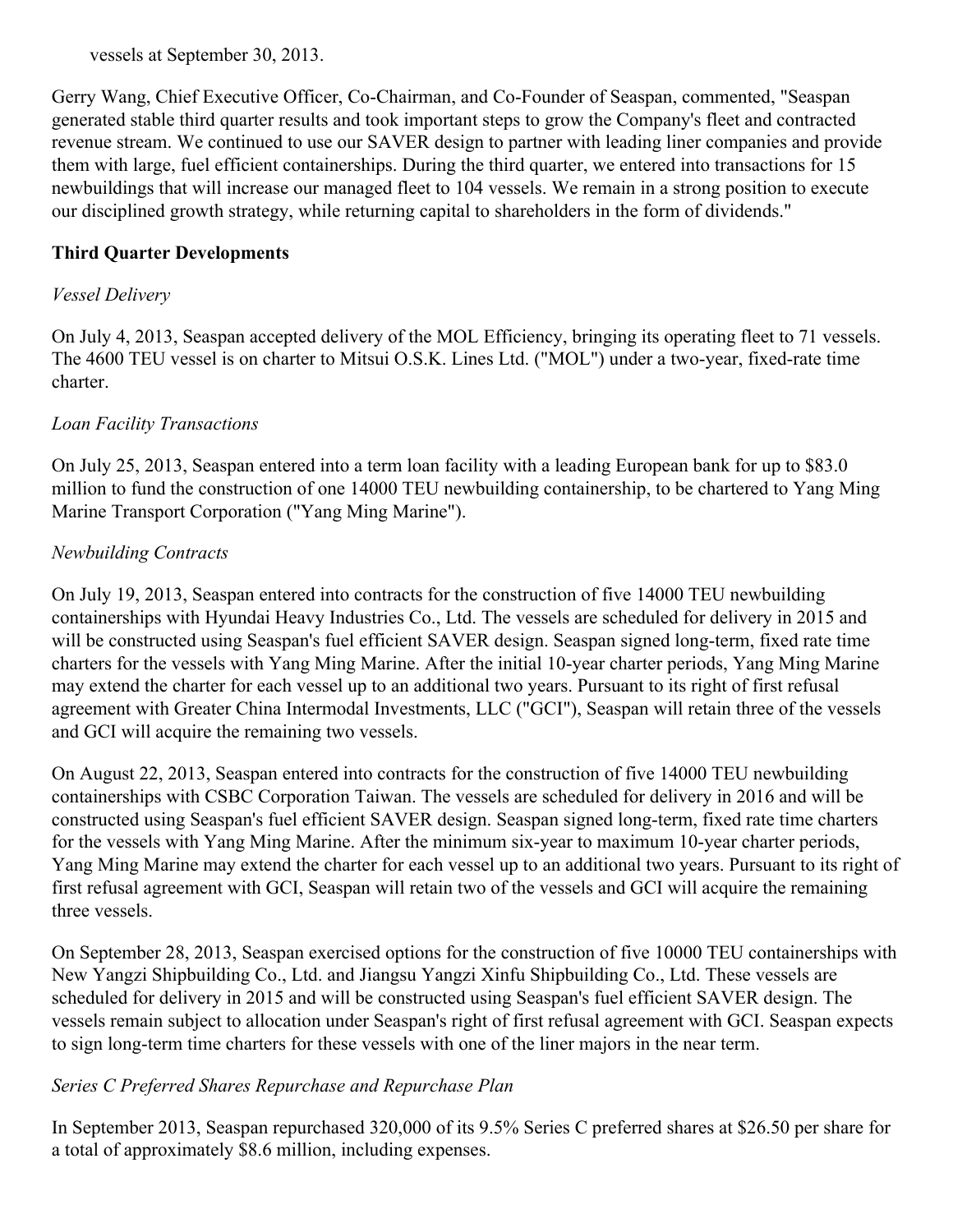Seaspan's board of directors also authorized the repurchase of up to \$25.0 million of its 9.5% Series C preferred shares. The share repurchase authorization expires in July 2014 and repurchase activity will depend on factors such as working capital requirements, debt repayment obligations, Series C preferred share price, economic and market conditions.

### **Subsequent Events**

## *Time Charters*

In October 2013, the Seaspan Hamburg and the Madinah were redelivered to Seaspan. The Seaspan Hamburg will commence a time charter in early November for a minimum term of 22 months up to 30 months with an additional option period of eight to 12 months. Seaspan is currently seeking to charter the Madinah.

## *Dividends*

On October 11, 2013, Seaspan declared cash dividends of \$0.59375 and \$0.496875 per Series C and Series D preferred share, respectively, for the period from July 30, 2013 to October 29, 2013. The dividends, representing a total distribution of \$9.7 million, will be paid on October 30, 2013 to all Series C and Series D preferred shareholders of record as of October 29, 2013.

On October 29, 2013, Seaspan declared a quarterly dividend of \$0.3125 per Class A common share. The dividend is payable on November 27, 2013 to all shareholders of record as of November 18, 2013.

## **Results for the Three and Nine Months Ended September 30, 2013**

The following table summarizes vessel utilization for the three and nine months ended September 30, 2013:

|                             | <b>First Quarter</b> |           |           | <b>Second Quarter</b> |       | <b>Third Quarter</b> |           | <b>Year to Date -</b><br>September 30, |               |
|-----------------------------|----------------------|-----------|-----------|-----------------------|-------|----------------------|-----------|----------------------------------------|---------------|
|                             | 2013                 | 2012      | 2013      | 2012                  | 2013  | 2012                 | 2013      | 2012                                   |               |
| <b>Vessel utilization:</b>  |                      |           |           |                       |       |                      |           |                                        |               |
| Ownership days              | 5,850                | 5,591     | 5,933     | 5,847                 | 6,161 | 5,980                | 17,944    | 17,418                                 |               |
| Less off-hire days:         |                      |           |           |                       |       |                      |           |                                        |               |
| Scheduled 5-year<br>survey  |                      | (44)      | (19)      | (24)                  | (29)  | (12)                 | (48)      | (80)                                   |               |
| Unscheduled off-<br>hire(1) | (230)                | (7)       | (40)      | (14)                  | (66)  | (56)                 | (336)     | (77)                                   |               |
| <b>Operating days</b>       | 5,620                | 5,540     | 5,874     | 5,809                 | 6,066 | 5,912                | 17,560    | 17,261                                 |               |
| <b>Vessel utilization</b>   | 96.1                 | $\%$ 99.1 | $\%$ 99.0 | %99.4                 | %98.5 | $\%$ 98.9            | $\%$ 97.9 | $\%$ 99.1                              | $\frac{0}{0}$ |

(1) Unscheduled off-hire includes days related to vessels being off-charter

At the beginning of 2013, Seaspan had 69 vessels in operation and accepted delivery of two vessels during the nine months ended September 30, 2013, bringing its operating fleet to a total of 71 vessels as of September 30, 2013. Revenue is determined primarily by the number of operating days, and ship operating expense is determined primarily by the number of ownership days.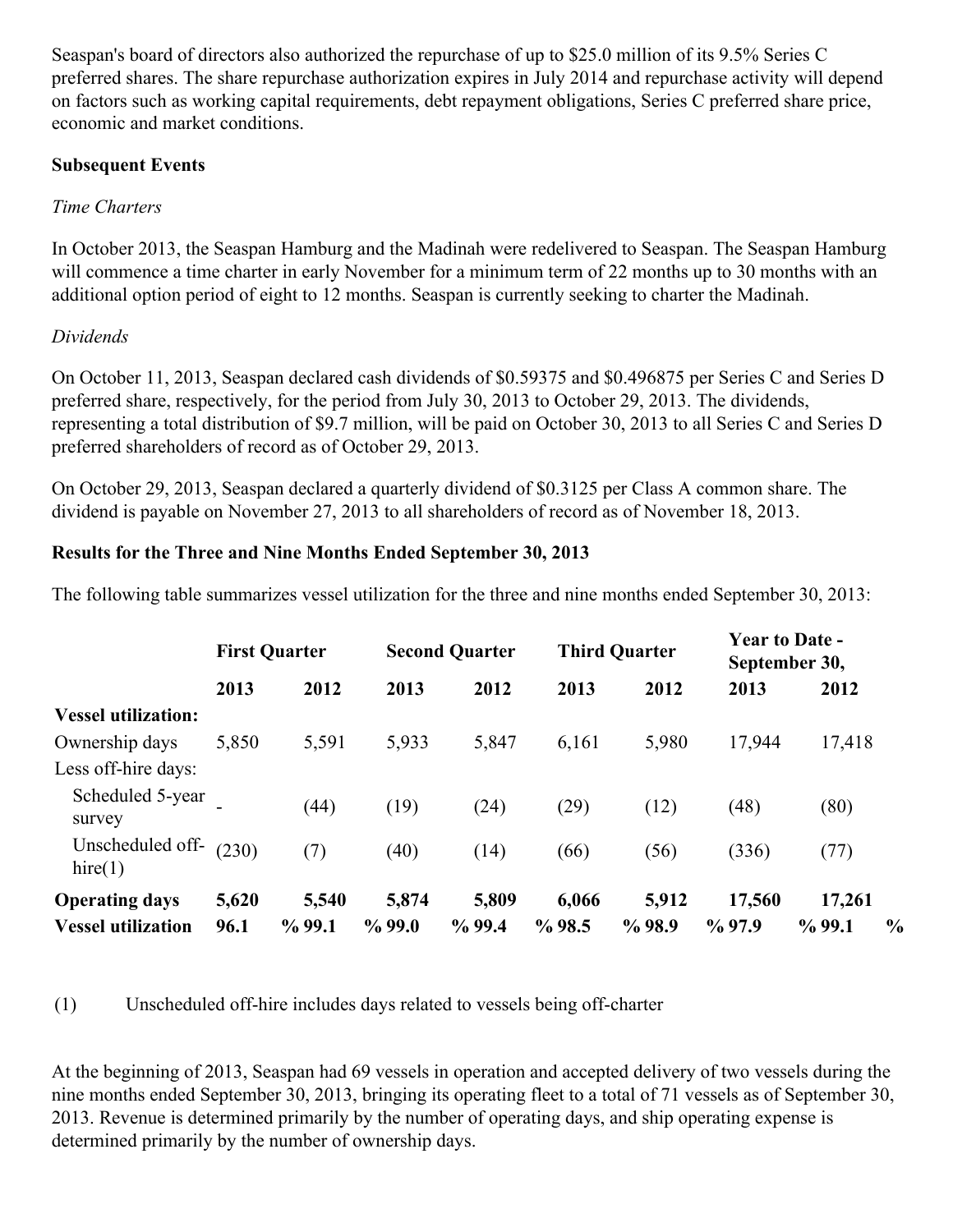The following table summarizes Seaspan's consolidated financial results for the three and nine months ended September 30, 2013 and 2012:

|                | <b>Three Months</b><br><b>Ended</b><br>September 30, |       | Increase |               | <b>Nine Months Ended</b><br>September 30, | Increase |      |      |               |
|----------------|------------------------------------------------------|-------|----------|---------------|-------------------------------------------|----------|------|------|---------------|
|                | 2013                                                 | 2012  | Days     | $\frac{0}{0}$ | 2013                                      | 2012     | Days | $\%$ |               |
| Operating days | 6.066                                                | 5,912 | 154      | 2.6           | $\%$ 17,560                               | 17,261   | 299  |      | $\%$          |
| Ownership days | 6,161                                                | 5,980 | 181      | 3.0           | $\%$ 17,944                               | 17.418   | 526  | 3.0  | $\frac{0}{0}$ |

| гипансіан<br><b>Summary</b><br>(in millions of<br>USD) | <b>Three Months</b><br><b>Ended</b><br>September 30, |         | Change |               |               | September 30, | <b>Nine Months Ended</b> | Change |               |               |
|--------------------------------------------------------|------------------------------------------------------|---------|--------|---------------|---------------|---------------|--------------------------|--------|---------------|---------------|
|                                                        | 2013                                                 | 2012    | \$     | $\frac{0}{0}$ |               | 2013          | 2012                     | \$     | $\frac{0}{0}$ |               |
| Revenue                                                | \$172.4                                              | \$169.9 | \$2.5  | 1.4           |               | % \$505.1     | \$491.0                  | \$14.1 | 2.9           | $\frac{0}{0}$ |
| Ship operating<br>expense                              | 36.7                                                 | 35.7    | 1.1    | 3.0           | $\frac{0}{0}$ | 111.6         | 101.7                    | 9.9    | 9.7           | $\frac{0}{0}$ |
| Depreciation and<br>amortization<br>expense            | 43.3                                                 | 42.5    | 0.8    | 1.9           | $\frac{0}{0}$ | 128.9         | 122.7                    | 6.2    | 5.0           | $\frac{0}{0}$ |
| General and<br>administrative<br>expense               | 7.8                                                  | 5.6     | 2.2    | 39.1          | $\frac{0}{0}$ | 27.4          | 18.1                     | 9.3    | 51.3          | $\frac{0}{0}$ |
| Operating lease<br>expense                             | 1.1                                                  | 2.0     | (0.9)  | (45.6)        | $\frac{0}{0}$ | 3.3           | 2.0                      | 1.3    | 61.7          | $\%$          |
| Interest expense                                       | 15.1                                                 | 18.5    | (3.4)  | (18.4)        | $\frac{0}{0}$ | 45.9          | 54.7                     | (8.8)  | (16.1)        | $\frac{0}{0}$ |
| Change in fair<br>value of financial<br>instruments    | 16.7                                                 | 45.8    | (29.1) | (63.5)        | $\frac{0}{0}$ | (51.8)        | 132.6                    | 184.4  | 139.1         | $\frac{0}{0}$ |

### Revenue

**Financial**

Revenue increased by 1.4% for the three months ended September 30, 2013 over the same period for 2012. This is due primarily to revenue from two 4600 TEU vessels delivered in 2013 and from the management of third party vessels. These increases were partially offset by lower charter rates for five 4250 TEU vessels which were on short-term charters during the three months ended September 30, 2013, an increase in scheduled off-hire due to 17 more dry-docking days and an increase in unscheduled off-hire.

Revenue increased by 2.9% for the nine months ended September 30, 2013 over the same period for 2012. This increase is due primarily to the impact of a full period's contribution of four 13100 TEU newbuilding vessels delivered in 2012, additional revenue from two 4600 TEU vessels delivered in 2013, revenue from the management of third party vessels, and a decrease in scheduled off-hire. These increases were partially offset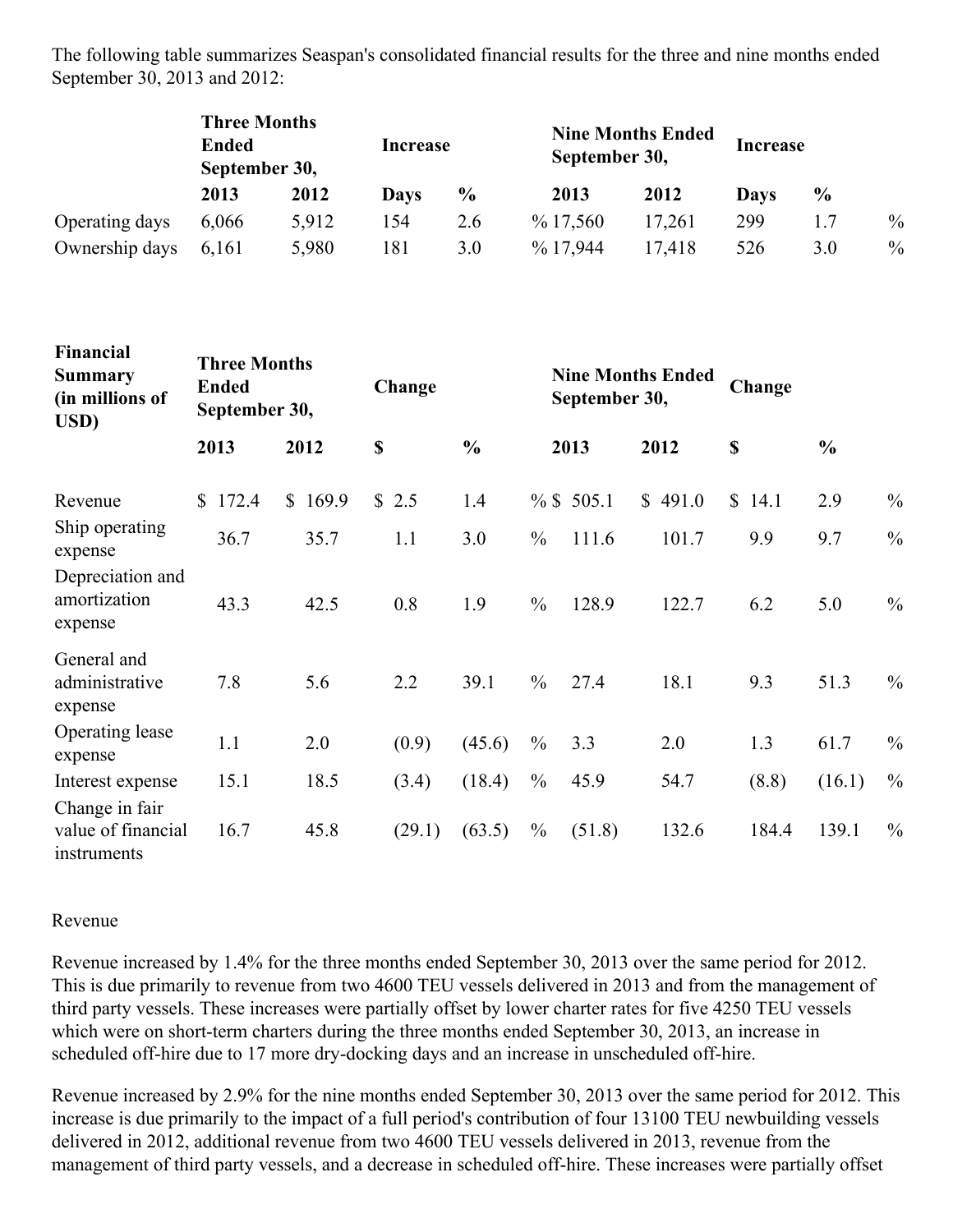by lower charter rates for six 4250 TEU vessels which were on short-term charters during the nine months ended September 30, 2013, one less day in 2013 due to 2012 being a leap year, and an increase in unscheduled off-hire, which included 300 off-charter days for four 4250 TEU vessels.

The increase in operating days and the related financial impact for the three and nine months ended September 30, 2013, relative to the corresponding periods in 2012, is attributable to the following:

|                                                        | <b>Three Months Ended</b><br><b>September 30, 2013</b> |    |                             | <b>Nine Months Ended</b><br><b>September 30, 2013</b> |    |                                   |  |
|--------------------------------------------------------|--------------------------------------------------------|----|-----------------------------|-------------------------------------------------------|----|-----------------------------------|--|
|                                                        | <b>Operating days</b> \$ impact<br>impact              |    | (in millions of USD) impact | <b>Operating days</b>                                 |    | \$ impact<br>(in millions of USD) |  |
| 2013 vessel deliveries                                 | 181                                                    | S. | 3.6                         | 199                                                   | \$ | 4.0                               |  |
| Full period contribution for<br>2012 vessel deliveries |                                                        |    |                             | 368                                                   |    | 20.6                              |  |
| Change in daily charter hire<br>rate and re-charters   |                                                        |    | (2.5)                       |                                                       |    | (7.7)                             |  |
| One less day due to the 2012<br>leap year              |                                                        |    |                             | (61)                                                  |    | (1.7)                             |  |
| Scheduled off-hire                                     | (17)                                                   |    | (0.4)                       | 32                                                    |    | 1.1                               |  |
| Unscheduled off-hire                                   | (10)                                                   |    | 0.7                         | (259)                                                 |    | (4.5)                             |  |
| Vessel management revenue -                            |                                                        |    | 1.3                         |                                                       |    | 2.5                               |  |
| Other                                                  | -                                                      |    | (0.2)                       | 20                                                    |    | (0.2)                             |  |
| <b>Total</b>                                           | 154                                                    | S  | 2.5                         | 299                                                   | \$ | 14.1                              |  |

Vessel utilization was 98.5% and 97.9% for the three and nine months ended September 30, 2013, respectively, compared to 98.9% and 99.1% for the same periods in 2012.

The decrease in vessel utilization for the nine months ended September 30, 2013, compared to the same period in 2012, was primarily due to a 259 day increase in unscheduled off-hire which was related primarily to more off-charter days for four of Seaspan's 4250 TEU vessels. During the nine months ended September 30, 2013, Seaspan completed five dry-dockings, which resulted in 48 days of scheduled off-hire compared to the completion of six dry-dockings, which resulted in 80 days of scheduled off-hire, during the comparable period in 2012.

Seaspan completed dry-dockings for the following vessels during the three and nine months ended September 30, 2013:

| <b>Vessel</b>          | Completed      |
|------------------------|----------------|
| <b>CSCL Montevideo</b> | Q2             |
| <b>CSCL</b> Panama     | Q <sub>2</sub> |
| CSCL Lima              | Q <sub>3</sub> |
| CSCL San Jose          | Q <sub>3</sub> |
| <b>CSCL</b> Santiago   | O3             |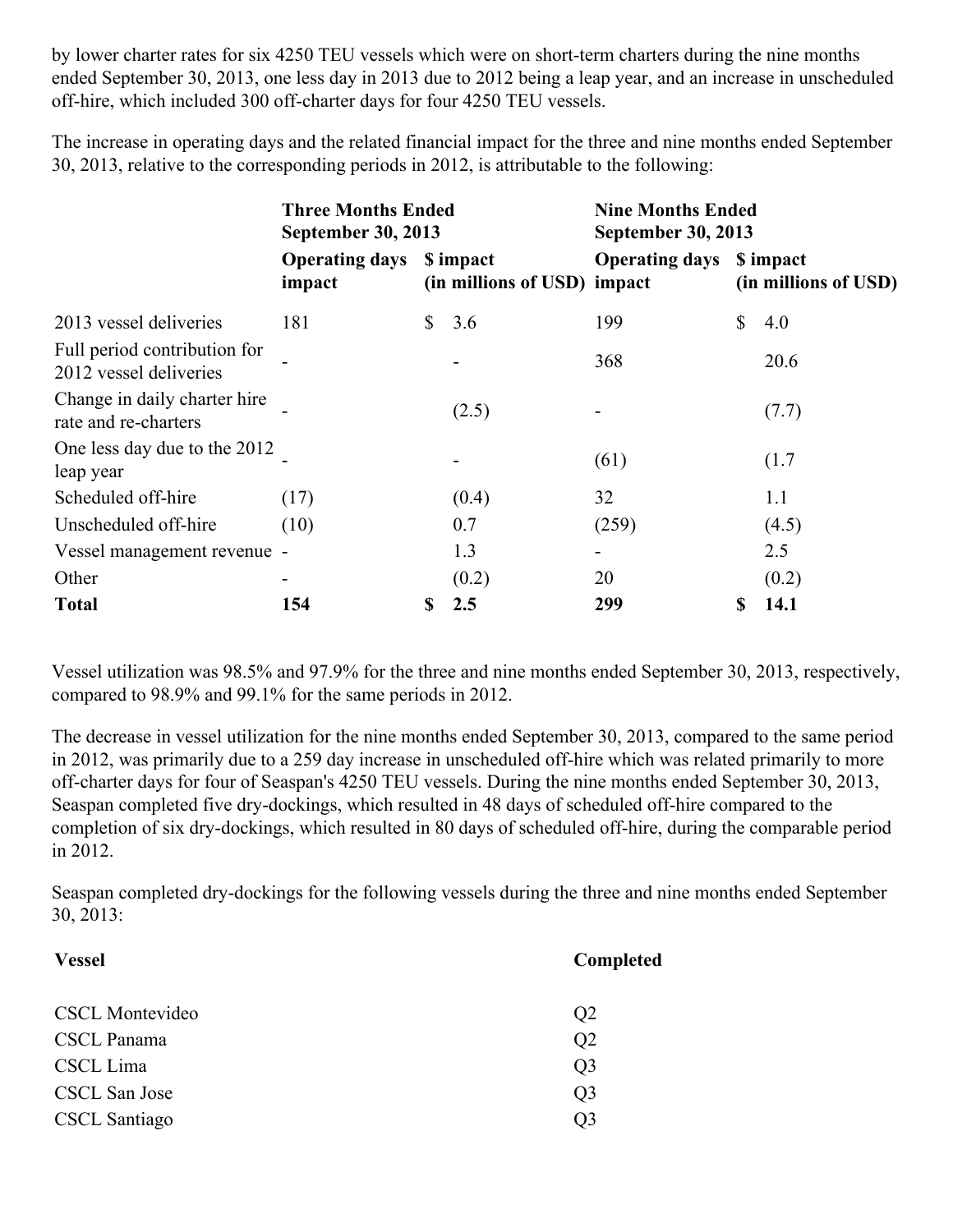Seaspan's cumulative vessel utilization from the period commencing on its initial public offering in August 2005 through to September 30, 2013 is approximately 99.0%.

### Ship Operating Expense

Ship operating expense increased by 3.0% to \$36.7 million and by 9.7% to \$111.6 million for the three and nine months ended September 30, 2013, respectively, compared to the same periods in 2012. The increase for the three months ended September 30, 2013, compared to the same period of 2012 is due primarily to an increase in ownership and managed days of 5.7% related to the delivery of the two 4600 TEU vessels delivered in 2013 as well as an increase in crew wages. The increase in managed days relates to the third party management of one 4600 TEU vessel for MOL prior to delivery to GCI.

The increase in ship operating expense for the nine months ended September 30, 2013, compared to the same period of 2012 is due primarily to an increase in ownership and managed days of 5.0%, related to the addition of four 13100 TEU vessels during the first half of 2012, two 4600 TEU vessels in 2013 and the management of 4600 TEU vessels for MOL. The larger TEU vessels are more expensive to operate and the increased cost of lubes, insurance and other operating costs associated with these vessels further contributed to higher ship operating expenses. There was also an increase in crew wages as well as spare parts expense, primarily due to earlier timing of purchases in 2013 and increased expense due to an expanding and older fleet.

### Depreciation and Amortization Expense

The increase in depreciation and amortization for the three and nine months ended September 30, 2013, compared to the same periods in 2012, was due to the increase in the size of the fleet. Four vessels were delivered in 2012 and a full period of depreciation was taken for these vessels for the nine months ended September 30, 2013. There were also two vessel deliveries in 2013.

### General and Administrative Expense

General and administrative expenses increased by 39.1% to \$7.8 million and by 51.3% to \$27.4 million for the three and nine months ended September 30, 2013, respectively, compared to the same periods in 2012. The increases were due primarily to increases of \$1.7 million and \$9.6 million, respectively, in share-based compensation expense related to the non-cash stock appreciation rights ("SARs") granted to Seaspan's Chief Executive Officer in December 2012 and to certain members of management in March 2013. Of the \$9.6 million increase in share-based compensation expense for the nine months ended September 30, 2013, \$2.6 million resulted from an accelerated recognition of share-based compensation expense related to the vesting of the first tranche of SARs. During the nine months ended September 30, 2013, the first tranche of SARs vested because the 20 consecutive trading-day average of Seaspan's common stock exceeded the base price of \$21.50 per share for that tranche. The original vesting period that was being used to recognize the share-based compensation expense was based on a fair value model. Because the first tranche of SARs vested earlier than had been estimated by the fair value model, Seaspan was required to accelerate recognition of \$2.6 million of share-based compensation expense during the nine months ended September 30, 2013, of which a portion would have otherwise been recognized in the fourth quarter of 2013.

## *Operating Lease Expense*

On June 27, 2012, Seaspan sold the Madinah to a U.S. bank and since that date has been leasing the vessel back over a nine-year term. Prior to June 27, 2012, Seaspan owned the vessel and financed it with a term loan of \$53.0 million, which was repaid using the proceeds from the sale to the bank. During the three and nine months ended September 30, 2013, Seaspan incurred operating lease expenses relating to this arrangement of \$1.1 million and \$3.3 million, respectively. In the comparable nine month period of 2012, in addition to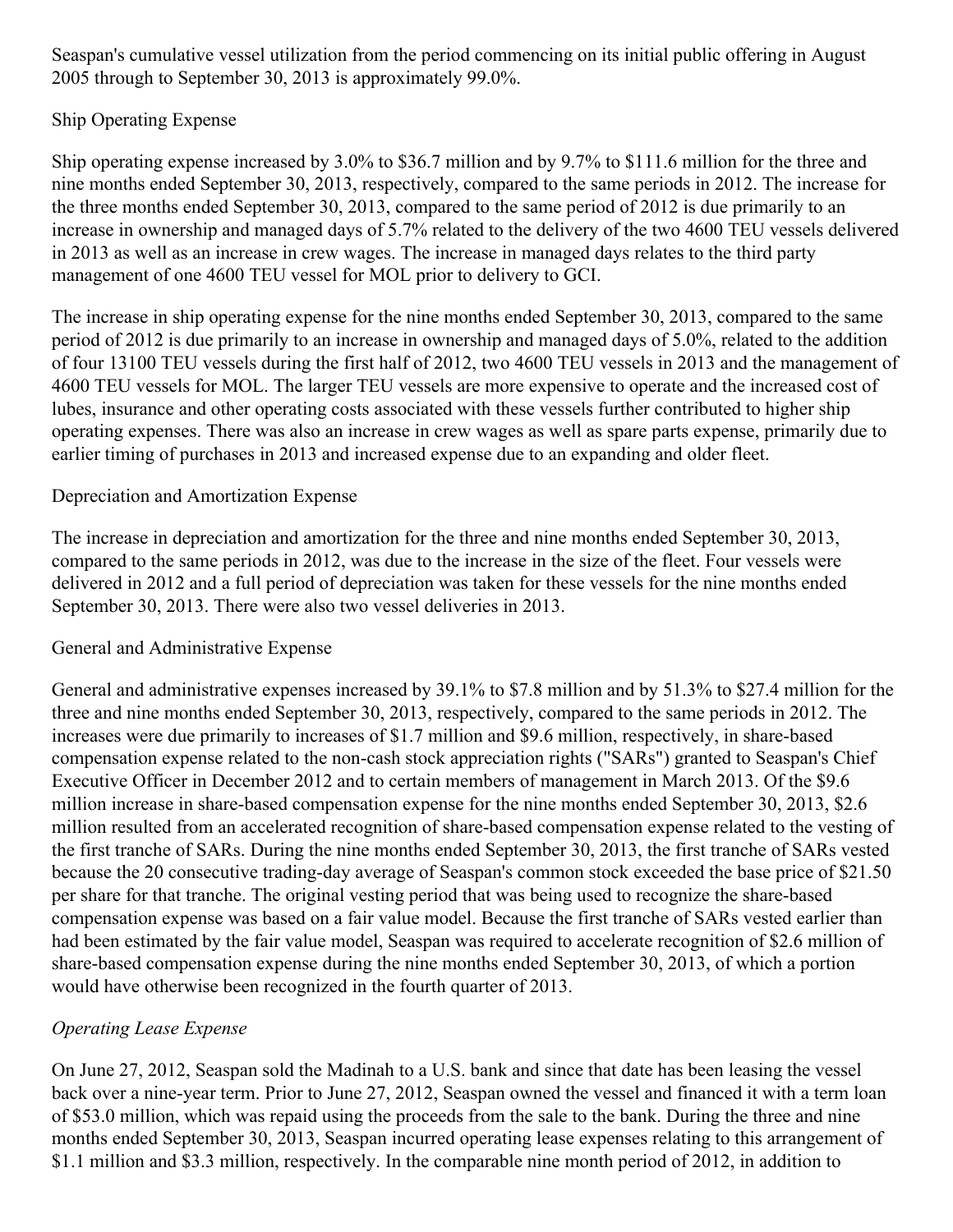operating lease expense of \$2.0 million, Seaspan incurred interest expense of \$1.1 million on the \$53.0 million loan.

## *Interest Expense*

As at September 30, 2013, Seaspan had total borrowings of \$3.7 billion, which consisted of long-term debt of \$3.1 billion and other long-term liabilities of \$621.7 million. As at September 30, 2013, Seaspan's operating borrowings were \$3.5 billion. Interest expense is comprised primarily of interest incurred on long-term debt and other long-term liabilities relating to operating vessels at the variable rate calculated by reference to LIBOR plus the applicable margin. Interest expense also includes a non-cash reclassification of amounts from accumulated other comprehensive loss related to previously designated hedging relationships. Interest incurred on long-term debt and other long-term liabilities for Seaspan's vessels under construction is capitalized to the cost of the respective vessels under construction.

The decreases in interest expense for the three and nine months ended September 30, 2013 of \$3.4 million and \$8.8 million, respectively, compared to the same periods of 2012 were primarily due to lower operating borrowings as well as a reduction in average LIBOR. The remaining decreases were due to a lower reclassification of accumulated other comprehensive loss into earnings, an increase in interest capitalized and repayment of the term loan of \$53.0 million in 2012 using the proceeds from the sale of the Madinah. The average LIBOR charged on Seaspan's long-term debt for the three months and nine months ended September 30, 2013 was 0.2% compared to 0.4% and 0.5% for the comparable periods in 2012. Although Seaspan has entered into fixed interest rate swaps for much of its variable rate debt, the difference between the variable interest rate and the swapped fixed-rate on operating debt is recorded in Seaspan's change in fair value of financial instruments.

Change in Fair Value of Financial Instruments

The change in fair value of financial instruments resulted in a loss of \$16.7 million for the three months ended September 30, 2013, compared to a loss of \$45.8 million for the comparable period in 2012. The change in fair value of financial instruments resulted in a gain of \$51.8 million for the nine months ended September 30, 2013, compared to a loss of \$132.6 million for the same period in 2012. The changes for the three and nine months ended September 30, 2013, compared to the same periods in 2012 were primarily due to the effect of the passage of time and less discounting of expected future settlements.

The fair value of interest rate swap and swaption agreements is subject to change based on the companyspecific credit risk of Seaspan and of the counterparty included in the discount factor and the interest rate implied by the current swap curve, including its relative steepness. In determining the fair value, these factors are based on current information available to Seaspan. These factors are expected to change through the life of the instruments, causing the fair value to fluctuate significantly due to the large notional amounts and longterm nature of Seaspan's derivative instruments. As these factors may change, the fair value of the instruments is an estimate and may deviate significantly from the actual cash settlements realized over the term of the instruments. Seaspan's valuation techniques have not changed and remain consistent with those followed by other valuation practitioners.

## **About Seaspan**

Seaspan provides many of the world's major shipping lines with creative outsourcing alternatives to vessel ownership by offering long-term leases on large, modern containerships combined with industry leading ship management services. Seaspan's managed fleet consists of 104 containerships representing a total capacity of over 790,000 TEU, including 31 newbuilding containerships on order scheduled for delivery to Seaspan and third parties by the end of 2016. Seaspan's current operating fleet of 71 vessels has an average age of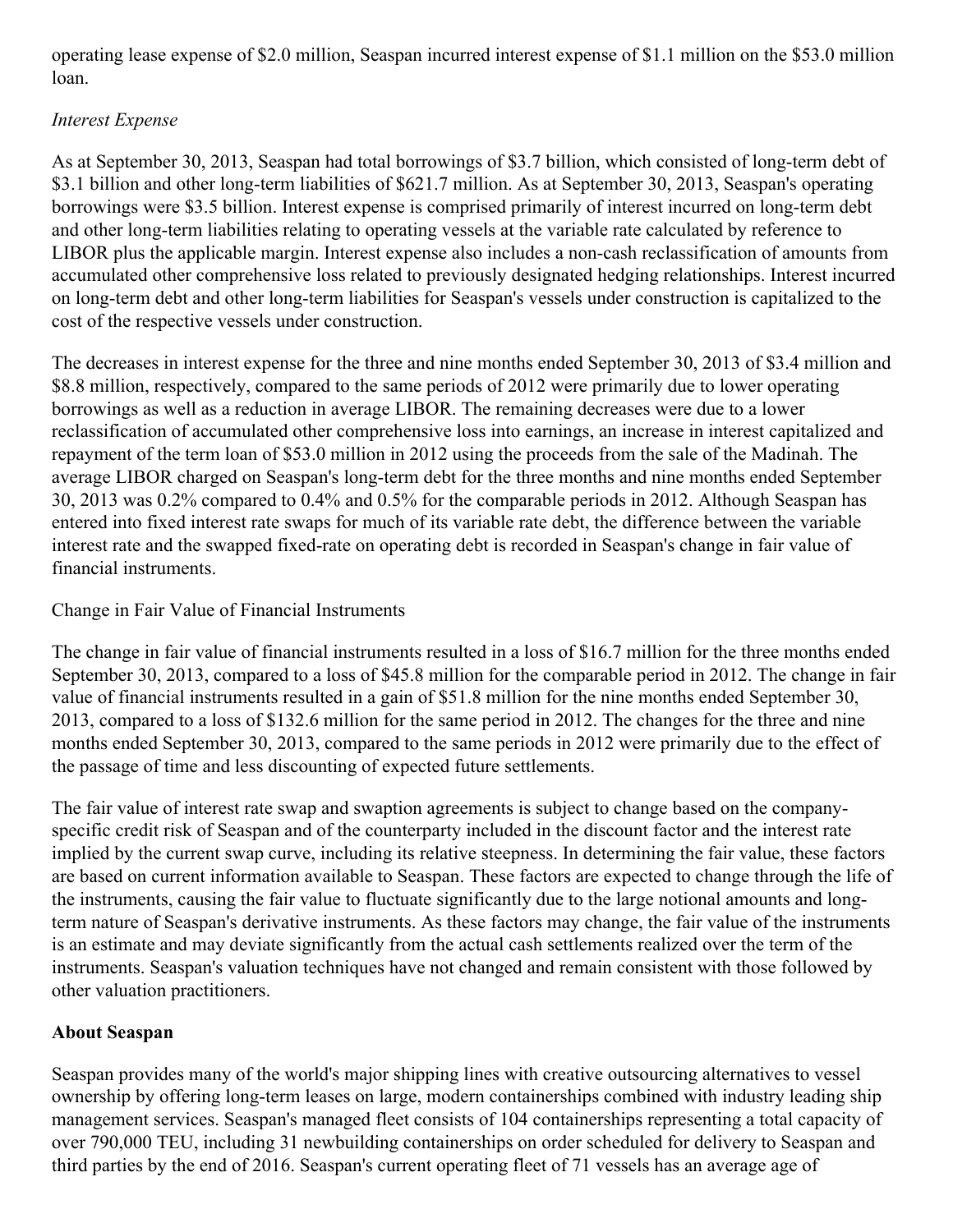approximately seven years and remaining lease period (excluding the effect of charterers' options to extend certain time charters) of approximately six years.

Seaspan's common shares, Series C preferred shares and Series D preferred shares are listed on The New York Stock Exchange under the symbols "SSW", "SSW PR C" and "SSW PR D", respectively.

### **Conference Call and Webcast**

Seaspan will host a conference call and webcast presentation for investors and analysts to discuss its results for the three and nine months ended September 30, 2013 on October 31, 2013 at 7:00 a.m. PT / 10:00 a.m. ET. Participants should call 1-877-246-9875 (US/Canada) or 1-707-287-9353 (International) and request the Seaspan call. A telephonic replay will be available for anyone unable to participate in the live call. To access the replay, call 1-855-859-2056 or 1-404-537-3406 and enter the replay passcode: 91790554. The recording will be available from October 31, 2013 at 10:00 a.m. PT / 1:00 p.m. ET through 8:59 p.m. PT / 11:59 p.m. ET on November 14, 2013. The conference call will also be broadcast live over the internet and will include a slide presentation. To access the live webcast and slide presentation, go t[owww.seaspancorp.com](http://www.seaspancorp.com/) and click on "News & Events" and then "Events & Presentations" for the link. The webcast and slides will be archived on the site for one year.

# **SEASPAN CORPORATION UNAUDITED CONSOLIDATED BALANCE SHEET AS OF SEPTEMBER 30, 2013 (IN THOUSANDS OF US DOLLARS)**

|                                     | <b>September 30, 2013</b> | December 31, 2012 |
|-------------------------------------|---------------------------|-------------------|
| Assets                              |                           |                   |
| Current assets:                     |                           |                   |
| Cash and cash equivalents           | \$168,249                 | \$381,378         |
| Short-term investments              | 81,763                    | 36,100            |
| Accounts receivable                 | 90,874                    | 9,573             |
| Prepaid expenses                    | 26,236                    | 20,902            |
| Gross investment in lease           | 20,891                    | 15,977            |
|                                     | 388,013                   | 463,930           |
| <b>Vessels</b>                      | 4,711,046                 | 4,785,968         |
| Vessels under construction          | 246,892                   | 77,305            |
| Deferred charges                    | 54,650                    | 43,816            |
| Gross investment in lease           | 63,987                    | 79,821            |
| Goodwill                            | 75,321                    | 75,321            |
| Other assets                        | 88,994                    | 83,661            |
| Fair value of financial instruments | 54,939                    | 41,031            |
|                                     | \$5,683,842               | \$5,650,853       |

Liabilities and Shareholders' Equity Current liabilities: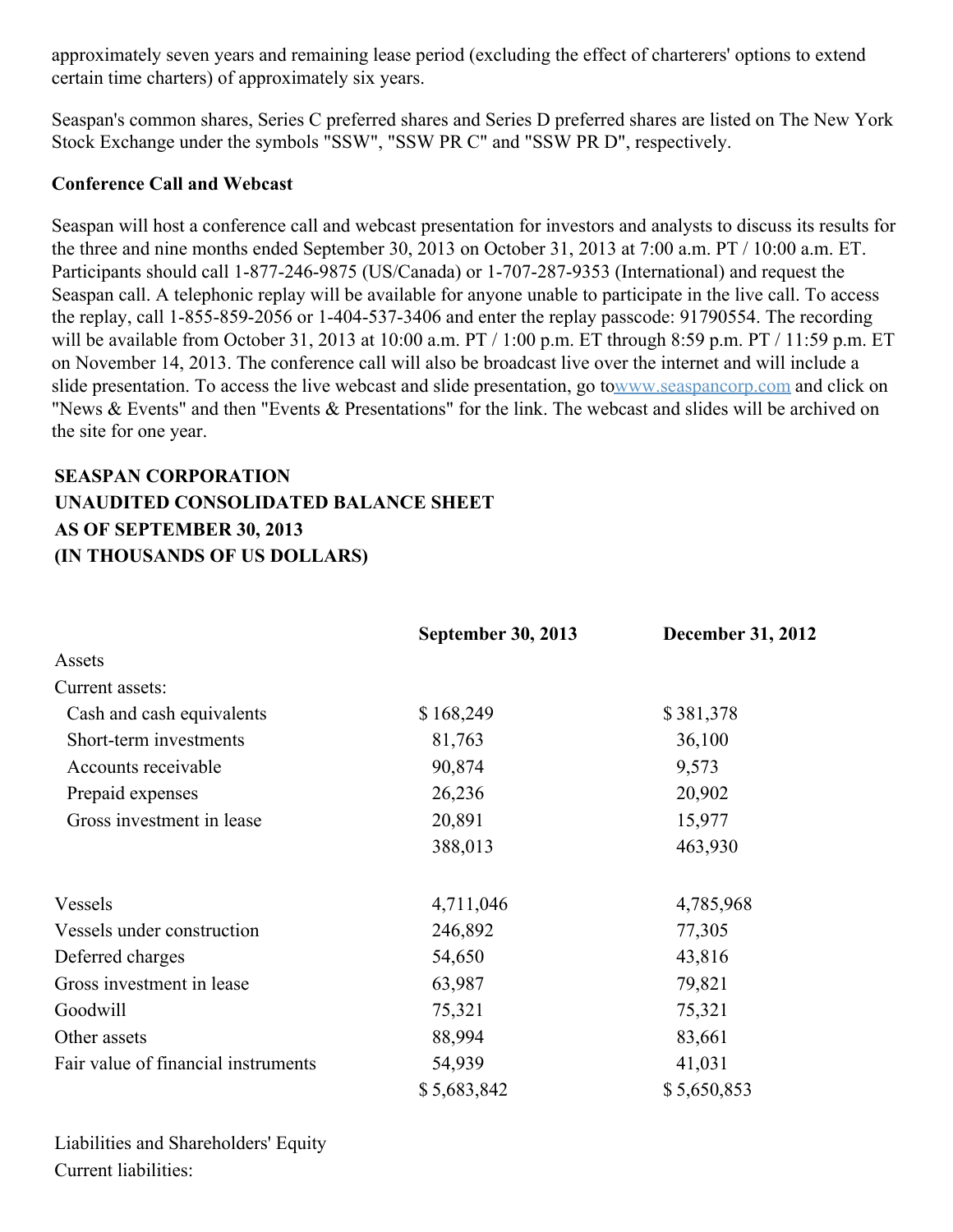| Accounts payable and accrued liabilities       | \$47,615    | \$49,997    |
|------------------------------------------------|-------------|-------------|
| Current portion of deferred revenue            | 24,498      | 25,111      |
| Current portion of long-term debt              | 209,221     | 66,656      |
| Current portion of other long-term liabilities | 38,925      | 38,542      |
|                                                | 320,259     | 180,306     |
| Deferred revenue                               | 4,983       | 7,903       |
| Long-term debt                                 | 2,901,279   | 3,024,288   |
| Other long-term liabilities                    | 582,765     | 613,049     |
| Fair value of financial instruments            | 473,670     | 606,740     |
|                                                | 4,282,956   | 4,432,286   |
| Share capital                                  | 818         | 804         |
| Treasury shares                                | (373)       | (312)       |
| Additional paid in capital                     | 1,892,050   | 1,859,068   |
| Deficit                                        | (449, 598)  | (594, 153)  |
| Accumulated other comprehensive loss           | (42,011)    | (46, 840)   |
| Total shareholders' equity                     | 1,400,886   | 1,218,567   |
|                                                | \$5,683,842 | \$5,650,853 |

# **SEASPAN CORPORATION UNAUDITED CONSOLIDATED STATEMENTS OF OPERATIONS AND DEFICIT FOR THE THREE AND NINE MONTHS ENDED SEPTEMBER 30, 2013 AND 2012 (IN THOUSANDS OF US DOLLARS, EXCEPT SHARE AND PER SHARE AMOUNTS)**

|                                  | <b>Three Months Ended</b><br>September 30, |         |    | <b>Nine Months Ended</b><br>September 30, |    |         |      |         |
|----------------------------------|--------------------------------------------|---------|----|-------------------------------------------|----|---------|------|---------|
|                                  |                                            | 2013    |    | 2012                                      |    | 2013    | 2012 |         |
| Revenue                          | \$                                         | 172,392 | \$ | 169,942                                   | \$ | 505,102 | \$   | 491,011 |
| Operating expenses:              |                                            |         |    |                                           |    |         |      |         |
| Ship operating                   |                                            | 36,717  |    | 35,650                                    |    | 111,607 |      | 101,715 |
| Depreciation and<br>amortization |                                            | 43,336  |    | 42,527                                    |    | 128,929 |      | 122,742 |
| General and administrative       |                                            | 7,813   |    | 5,618                                     |    | 27,437  |      | 18,139  |
| Operating lease                  |                                            | 1,107   |    | 2,035                                     |    | 3,290   |      | 2,035   |
| Gain on vessel                   |                                            |         |    |                                           |    |         |      | (9,773) |
|                                  |                                            | 88,973  |    | 85,830                                    |    | 271,263 |      | 234,858 |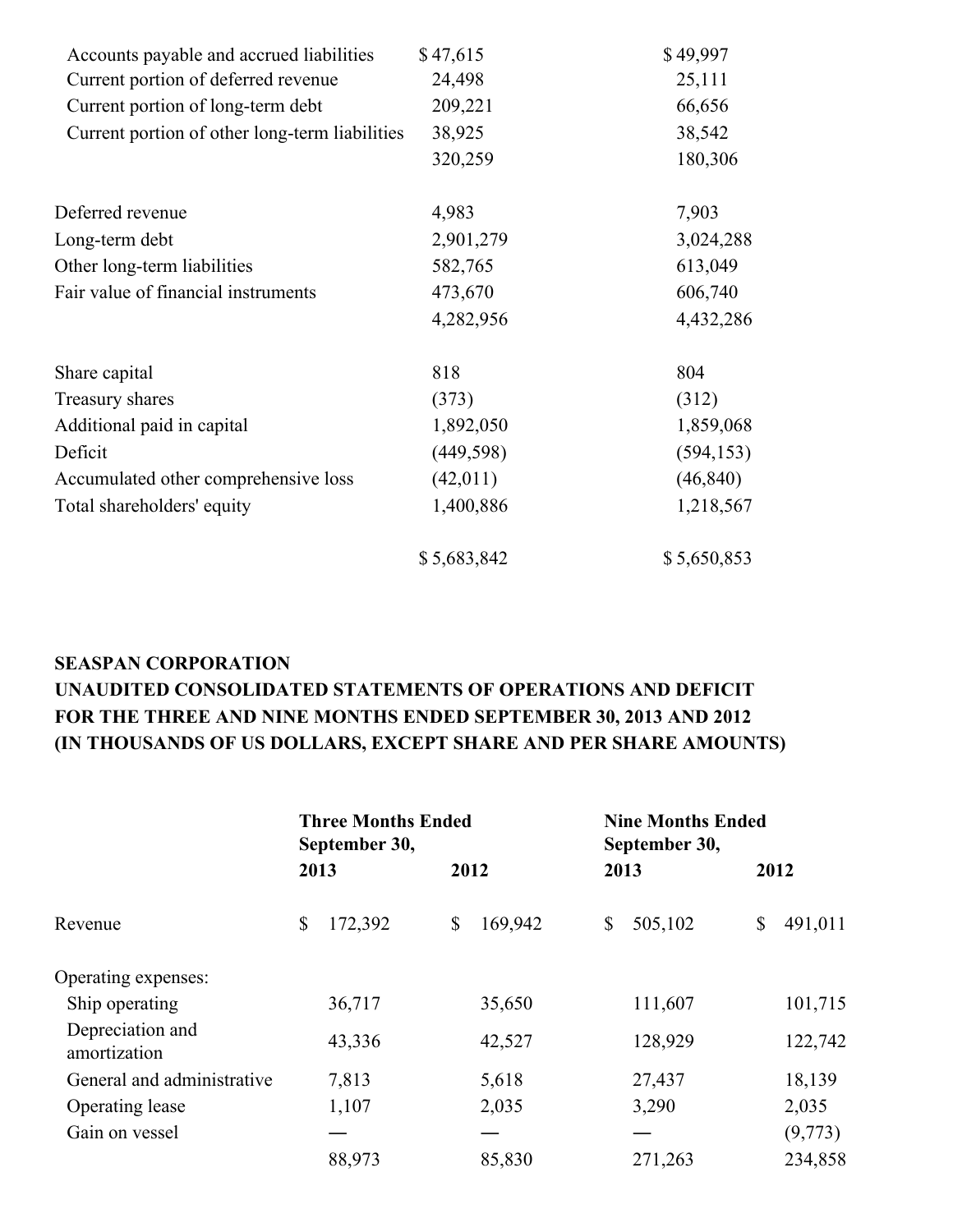| Operating earnings                               |              | 83,419     |              | 84,112     | 233,839          |              | 256,153    |
|--------------------------------------------------|--------------|------------|--------------|------------|------------------|--------------|------------|
| Other expenses (income):                         |              |            |              |            |                  |              |            |
| Interest expense                                 |              | 15,114     |              | 18,531     | 45,873           |              | 54,663     |
| Interest income                                  |              | (459)      |              | (299)      | (1,246)          |              | (928)      |
| Undrawn credit facility fees                     |              | 653        |              | 145        | 1,798            |              | 1,348      |
| Amortization of deferred<br>charges              |              | 2,854      |              | 1,877      | 7,230            |              | 5,643      |
| Change in fair value of<br>financial instruments |              | 16,736     |              | 45,847     | (51, 791)        |              | 132,607    |
| Equity loss on investment                        |              | 48         |              | 83         | 117              |              | 217        |
| Other expenses                                   |              | 434        |              | 115        | 1,059            |              | 281        |
|                                                  |              | 35,380     |              | 66,299     | 3,040            |              | 193,831    |
| Net earnings                                     | \$           | 48,039     | \$           | 17,813     | \$<br>230,799    | \$           | 62,322     |
| Deficit, beginning of period                     |              | (466, 783) |              | (622, 454) | (594, 153)       |              | (622, 406) |
| Dividends - common shares                        |              | (20, 137)  |              | (15,730)   | (55, 923)        |              | (43, 185)  |
| Dividends - preferred shares                     |              | (9, 851)   |              | (8,313)    | (28, 827)        |              | (24, 938)  |
| Preferred shares repurchase                      |              | (628)      |              |            | (628)            |              |            |
| Amortization of Series C<br>issuance costs       |              | (238)      |              | (205)      | (866)            |              | (682)      |
| Deficit, end of period                           | $\mathbb{S}$ | (449, 598) | $\mathbb{S}$ | (628, 889) | \$<br>(499, 598) | $\mathbb{S}$ | (628, 889) |
| Weighted average number of<br>shares, basic      |              | 65,310     |              | 62,664     | 64,528           |              | 62,989     |
| Weighted average number of<br>shares, diluted    |              | 65,850     |              | 64,201     | 86,837           |              | 64,377     |
| Earnings per share, basic                        | \$           | 0.42       | \$           | 0.01       | \$<br>2.66       | \$           | 0.18       |
| Earnings per share, diluted                      | \$           | 0.42       | \$           | 0.01       | \$<br>2.30       | \$           | 0.18       |

# **SEASPAN CORPORATION UNAUDITED CONSOLIDATED STATEMENTS OF COMPREHENSIVE INCOME FOR THE THREE AND NINE MONTHS ENDED SEPTEMBER 30, 2013 AND 2012 (IN THOUSANDS OF US DOLLARS)**

| <b>Three Months Ended</b> |      | <b>Nine Months Ended</b> |      |  |  |  |
|---------------------------|------|--------------------------|------|--|--|--|
| September 30,             |      | September 30,            |      |  |  |  |
| 2013                      | 2012 | 2013                     | 2012 |  |  |  |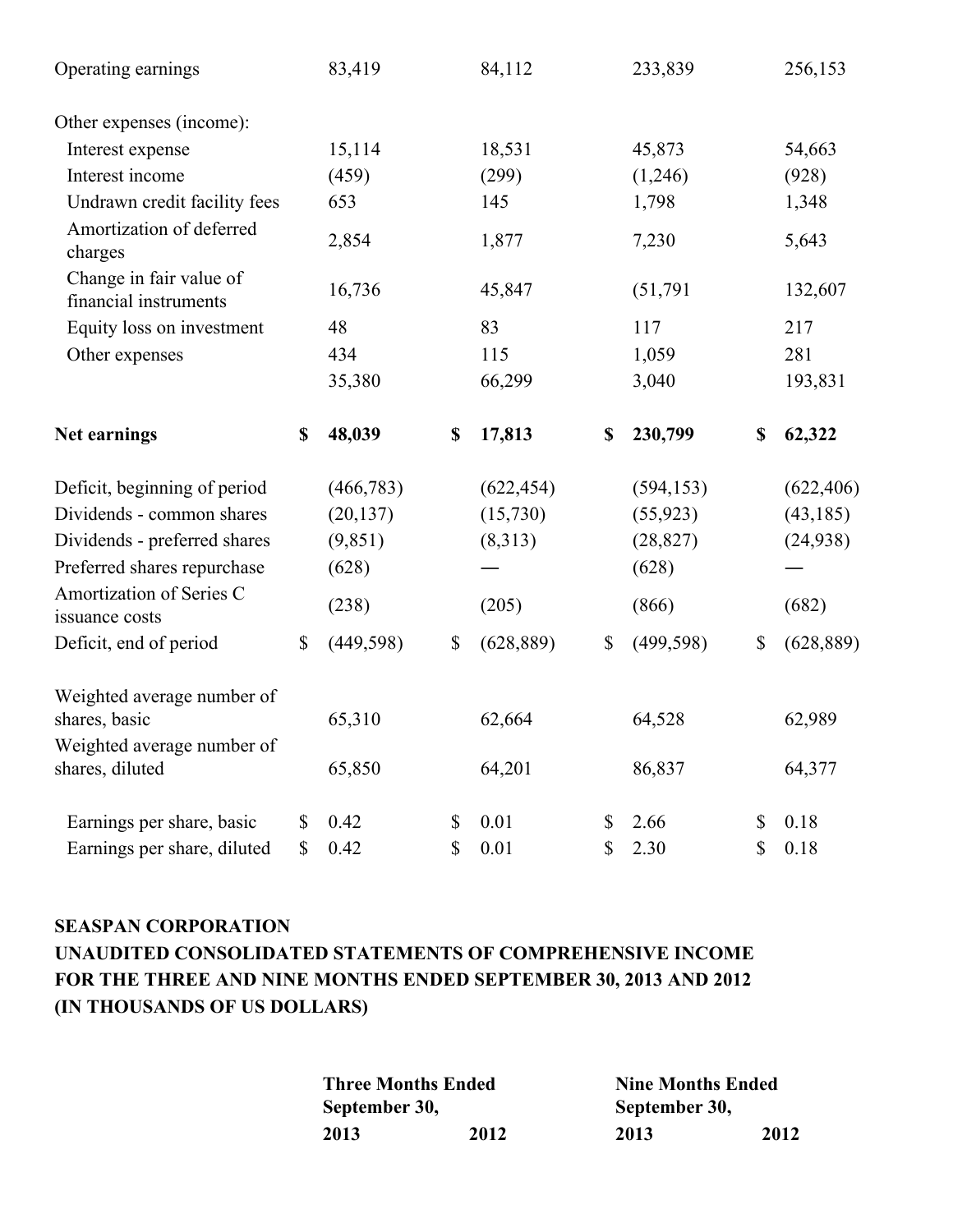| Net earnings                                                                                                                          | \$<br>48,039 | \$<br>17,813 | \$ | 230,799 | S | 62,322 |
|---------------------------------------------------------------------------------------------------------------------------------------|--------------|--------------|----|---------|---|--------|
| Other comprehensive income:<br>Amounts reclassified to<br>earnings during the period,<br>relating to cash flow hedging<br>instruments | 1,424        | 2,086        |    | 4,829   |   | 7,206  |
| <b>Comprehensive income</b>                                                                                                           | 49,463       | 19,899       | S  | 235,628 |   | 69,528 |

# **SEASPAN CORPORATION UNAUDITED CONSOLIDATED STATEMENTS OF CASH FLOWS FOR THE THREE AND NINE MONTHS ENDED SEPTEMBER 30, 2013 AND 2012 (IN THOUSANDS OF US DOLLARS)**

|                                                                              | <b>Three Months Ended</b><br>September 30, |           |              |           | <b>Nine Months Ended</b><br>September 30, |           |      |           |
|------------------------------------------------------------------------------|--------------------------------------------|-----------|--------------|-----------|-------------------------------------------|-----------|------|-----------|
|                                                                              |                                            | 2013      | 2012         |           |                                           | 2013      | 2012 |           |
| Cash from (used in):                                                         |                                            |           |              |           |                                           |           |      |           |
| Operating activities:                                                        |                                            |           |              |           |                                           |           |      |           |
| Net earnings                                                                 | $\mathbb{S}$                               | 48,039    | $\mathbb{S}$ | 17,813    | \$                                        | 230,799   | \$   | 62,322    |
| Items not involving cash:                                                    |                                            |           |              |           |                                           |           |      |           |
| Depreciation and<br>amortization                                             |                                            | 43,336    |              | 42,527    |                                           | 128,929   |      | 122,742   |
| Share-based compensation                                                     |                                            | 2,581     |              | 901       |                                           | 12,022    |      | 3,430     |
| Amortization of deferred<br>charges                                          |                                            | 2,854     |              | 1,877     |                                           | 7,230     |      | 5,643     |
| Amounts reclassified from<br>other comprehensive loss to<br>interest expense |                                            | 1,205     |              | 1,859     |                                           | 4,168     |      | 6,595     |
| Unrealized change in fair<br>value of financial<br>instruments               |                                            | (15, 121) |              | 14,581    |                                           | (146,978) |      | 40,152    |
| Equity loss on investment                                                    |                                            | 48        |              | 83        |                                           | 117       |      | 217       |
| Gain on vessel                                                               |                                            |           |              |           |                                           |           |      | (9,773)   |
| Changes in assets and liabilities                                            |                                            | 6,933     |              | 2,373     |                                           | (10, 568) |      | (7,360)   |
| Cash from operating activities                                               |                                            | 89,875    |              | 82,014    |                                           | 225,719   |      | 223,968   |
| Financing activities:                                                        |                                            |           |              |           |                                           |           |      |           |
| Draws on credit facilities                                                   |                                            | 30,000    |              |           |                                           | 39,000    |      | 113,672   |
| Repayment of credit facilities                                               |                                            | (21, 158) |              | (27, 394) |                                           | (54, 384) |      | (38, 380) |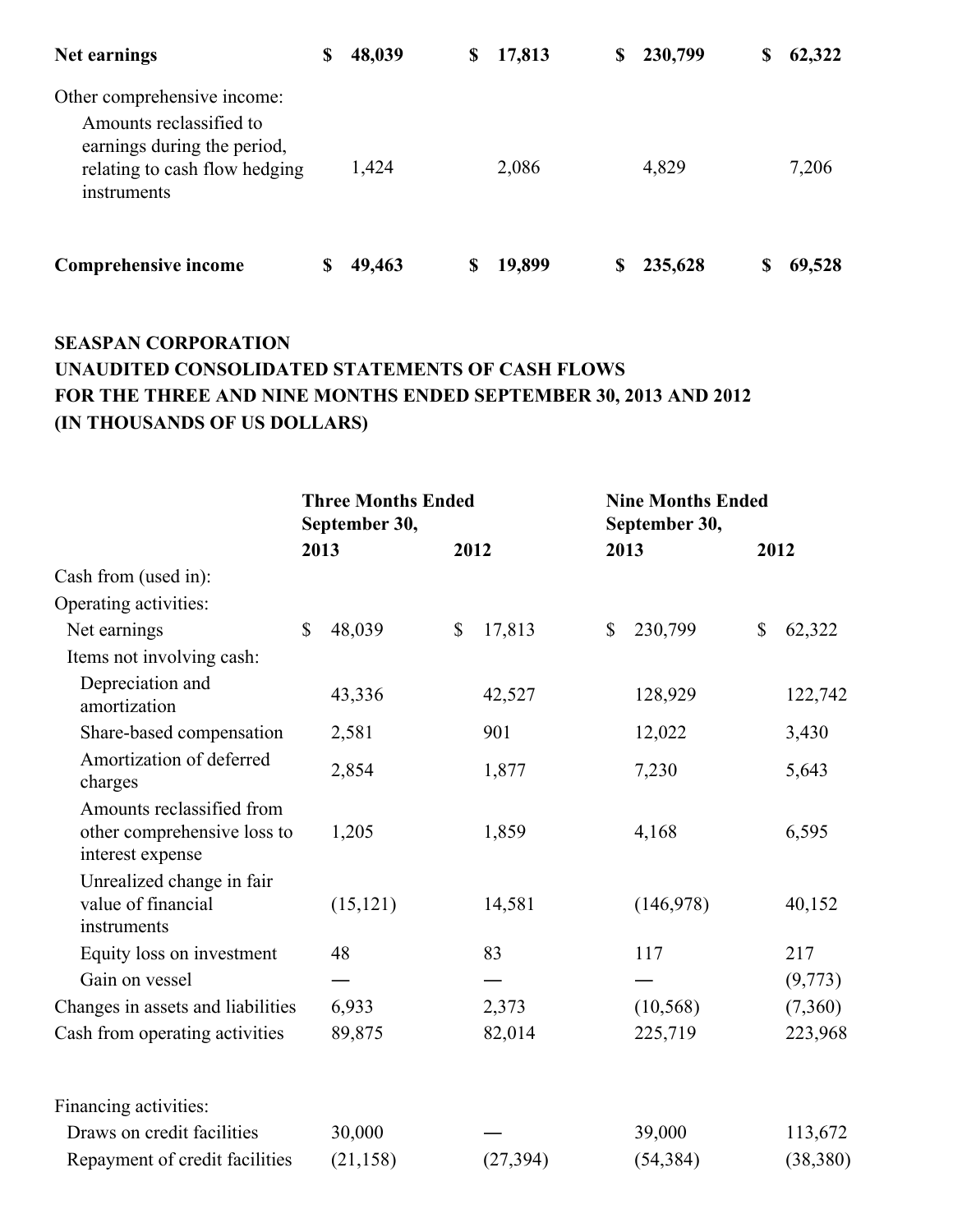| Repayment of other long-term<br>liabilities                       | (10,041)   | (10,618)      | (29,901)      | (43,602)      |
|-------------------------------------------------------------------|------------|---------------|---------------|---------------|
| Shares repurchased, including<br>related expenses                 | (8,560)    | (1,403)       | (8,560)       | (172, 341)    |
| Financing fees                                                    | (1,963)    | (3,797)       | (16,743)      | (3,615)       |
| Dividends on common shares                                        | (11, 489)  | (14,793)      | (31, 927)     | (36,972)      |
| Dividends on preferred shares                                     | (9,851)    | (8,313)       | (28, 827)     | (24, 938)     |
| Swaption premium payment                                          |            | (10,000)      |               | (10,000)      |
| Cash used in financing<br>activities                              | (33,062)   | (76,318)      | (131, 342)    | (216, 176)    |
| Investing activities:                                             |            |               |               |               |
| Expenditures for vessels                                          | (63, 102)  | (45, 864)     | (178, 896)    | (210, 139)    |
| Short-term investments                                            | (67)       | (25,049)      | (45, 663)     | (35, 123)     |
| Cash acquired on acquisition<br>of Manager                        |            |               |               | 23,911        |
| Other assets                                                      | 170        | (94)          | 193           | 436           |
| Restricted cash                                                   | 14         | (1,600)       | (1,886)       | (5,500)       |
| Accounts receivable from<br>affiliate                             | (76, 810)  |               | (76, 810)     |               |
| Investment in affiliate                                           | (3,333)    |               | (4, 444)      |               |
| Cash used in investing<br>activities                              | (143, 128) | (72,607)      | (307, 506)    | (226, 415)    |
| Decrease in cash and cash<br>equivalents                          | (86,315)   | (66, 911)     | (213, 129)    | (218, 623)    |
| Cash and cash equivalents,<br>beginning of period                 | 254,564    | 329,411       | 381,378       | 481,123       |
| Cash and cash equivalents, end<br>$\hat{\mathbf{S}}$<br>of period | 168,249    | \$<br>262,500 | \$<br>168,249 | \$<br>262,500 |

# **SEASPAN CORPORATION RECONCILIATION OF NON-GAAP FINANCIAL MEASURES FOR THE THREE AND NINE MONTHS ENDED SEPTEMBER 30, 2013 AND 2012** (**IN THOUSANDS OF US DOLLARS**)

### **Description of Non-GAAP Financial Measures**

### **A. Cash Available for Distribution to Common Shareholders**

Cash available for distribution to common shareholders is defined as net earnings adjusted for depreciation and amortization, interest expense, amortization of deferred charges, share-based compensation, change in fair value of financial instruments, bareboat charter adjustment, organizational development costs, amounts paid for dry-docking, cash dividends paid on preferred shares, gain on vessels, interest expense at the hedged rate and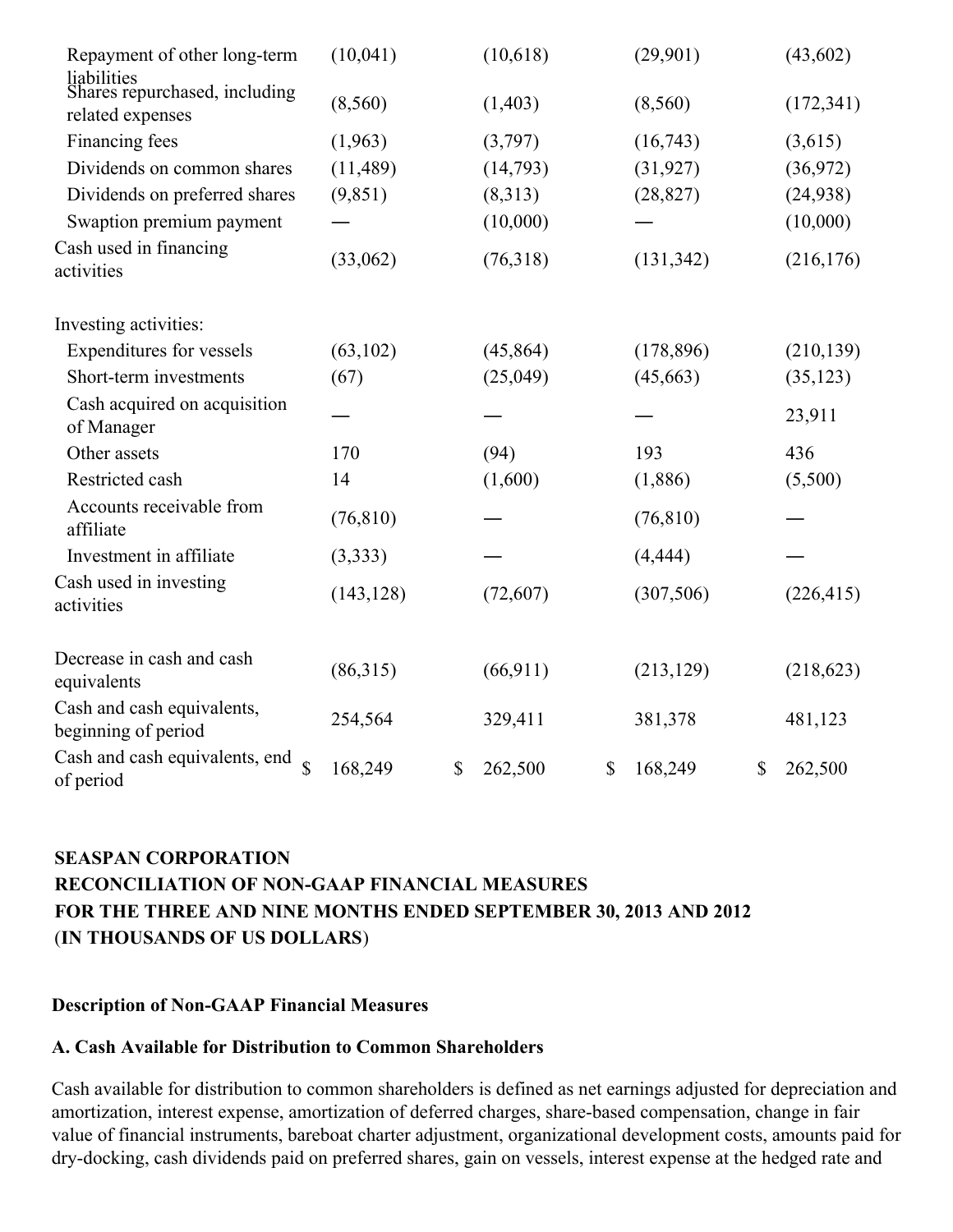certain other items that Seaspan believes are not representative of its operating performance.

Cash available for distribution to common shareholders is a non-GAAP measure used to assist in evaluating Seaspan's ability to make quarterly cash dividends before reserves for replacement capital expenditures. Cash available for distribution to common shareholders is not defined by United States generally accepted accounting principles ("GAAP") and should not be considered as an alternative to net earnings or any other indicator of Seaspan's performance required to be reported by GAAP.

|                                                                  |                           | <b>Three Months Ended</b><br>September 30, |      |          | <b>Nine Months Ended</b><br>September 30, |           |      |            |
|------------------------------------------------------------------|---------------------------|--------------------------------------------|------|----------|-------------------------------------------|-----------|------|------------|
|                                                                  | 2013                      |                                            | 2012 |          | 2013                                      |           | 2012 |            |
| Net earnings                                                     | $\boldsymbol{\mathsf{S}}$ | 48,039                                     | \$   | 17,813   | \$                                        | 230,799   | \$   | 62,322     |
| Add:                                                             |                           |                                            |      |          |                                           |           |      |            |
| Depreciation and<br>amortization                                 |                           | 43,336                                     |      | 42,527   |                                           | 128,929   |      | 122,742    |
| Interest expense                                                 |                           | 15,114                                     |      | 18,531   |                                           | 45,873    |      | 54,663     |
| Amortization of deferred<br>charges                              |                           | 2,854                                      |      | 1,877    |                                           | 7,230     |      | 5,643      |
| Share-based compensation                                         |                           | 2,581                                      |      | 901      |                                           | 12,022    |      | 3,430      |
| Change in fair value of<br>financial instruments                 |                           | 16,736                                     |      | 45,847   |                                           | (51,791)  |      | 132,607    |
| Bareboat charter adjustment,<br>net(1)                           |                           | 2,548                                      |      | 2,405    |                                           | 7,408     |      | 7,026      |
| Organizational development<br>costs(2)                           |                           |                                            |      | 197      |                                           |           |      | 1,159      |
| Less:                                                            |                           |                                            |      |          |                                           |           |      |            |
| Amounts paid for dry-<br>docking                                 |                           | (3, 136)                                   |      | (3,194)  |                                           | (8,231)   |      | (6,954)    |
| Series C preferred share<br>dividends paid and<br>accumulated(3) |                           | (8,313)                                    |      | (8,313)  |                                           | (24, 938) |      | (24, 938)  |
| Series D preferred share<br>dividends paid and<br>accumulated(3) |                           | (1, 538)                                   |      |          |                                           | (3,889)   |      |            |
| Gain on vessel(4)                                                |                           |                                            |      |          |                                           |           |      | (9, 773)   |
| Net cash flows before interest<br>payments                       |                           | 118,221                                    |      | 118,591  |                                           | 343,412   |      | 347,927    |
| Less:                                                            |                           |                                            |      |          |                                           |           |      |            |
| Interest expense at the hedged<br>rate $(5)$                     |                           | (45, 832)                                  |      | (48,780) |                                           | (136,972) |      | (136, 363) |
| Cash available for<br>distribution to common<br>shareholders     | \$                        | 72,389                                     | \$   | 69,811   | \$                                        | 206,440   | \$   | 211,564    |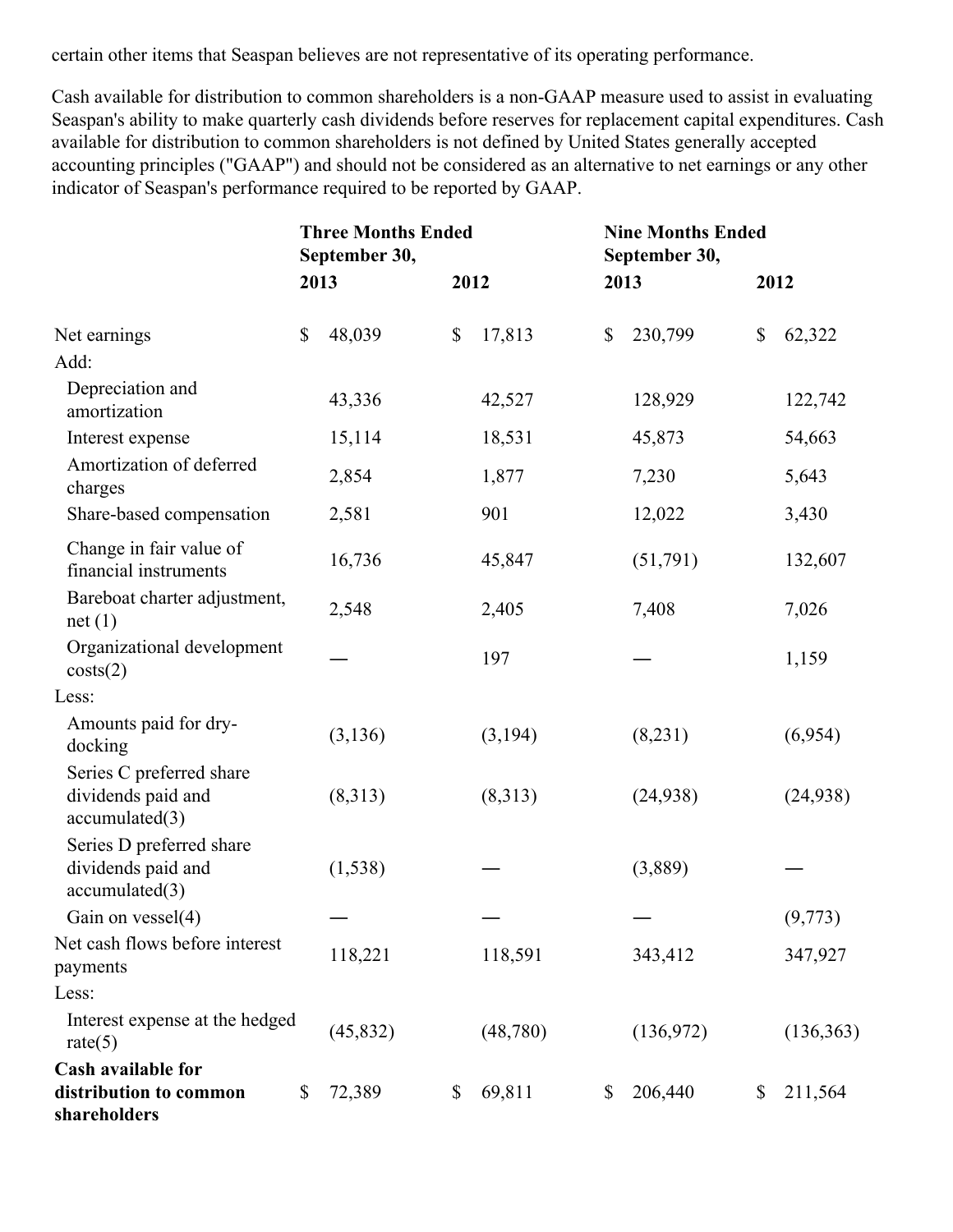# **SEASPAN CORPORATION RECONCILIATION OF NON-GAAP FINANCIAL MEASURES FOR THE THREE AND NINE MONTHS ENDED SEPTEMBER 30, 2013 AND 2012** (**IN THOUSANDS OF US DOLLARS, EXCEPT SHARE AND PER SHARE AMOUNTS**)

### **B. Normalized Net Earnings and Normalized Earnings per Share**

Normalized net earnings is defined as net earnings adjusted for items such as interest expense, change in fair value of financial instruments, interest expense at the hedged rate, organizational development costs, gain on vessels and certain other items Seaspan believes affect the comparability of operating results. Normalized net earnings is a useful measure because it excludes those items that Seaspan believes are not representative of its operating performance.

Normalized earnings per share, converted, is calculated as normalized net earnings, less dividends on Series C (excluding the retained earnings impact of any repurchases) and Series D preferred shares, divided by the "converted" number of shares outstanding for the period. The Series A preferred shares automatically convert to Class A common shares at a price of \$15.00 per share at any time on or after January 31, 2014 if the trailing 30-day average trading price of the common shares is equal to or above \$15.00. If the share price is less than \$15.00, Seaspan can choose to not convert the preferred shares and to increase the annual increase in the liquidation preference to 15% per annum from 12%. The "converted" number of shares includes: basic weighted average number of shares, share-based compensation, contingent consideration, shares held in escrow and the impact of the Series A preferred shares converted at \$15.00 per share. This method reflects Seaspan's ability to control the conversion if the share price is less than \$15.00 and the per share impact of the preferred shares conversion at \$15.00.

Normalized net earnings and normalized earnings per share, converted, are not defined by GAAP and should not be considered as an alternative to net earnings, earnings per share or any other indicator of Seaspan's performance required to be reported by GAAP.

|                                                  |      | <b>Three Months Ended</b><br>September 30, |      |          | <b>Nine Months Ended</b><br>September 30, |           |      |           |  |
|--------------------------------------------------|------|--------------------------------------------|------|----------|-------------------------------------------|-----------|------|-----------|--|
|                                                  | 2013 |                                            | 2012 |          | 2013                                      |           | 2012 |           |  |
| Net earnings                                     | \$   | 48,039                                     | \$   | 17,813   | \$                                        | 230,799   | \$   | 62,322    |  |
| Adjust:                                          |      |                                            |      |          |                                           |           |      |           |  |
| Interest expense                                 |      | 15,114                                     |      | 18,531   |                                           | 45,873    |      | 54,663    |  |
| Change in fair value of<br>financial instruments |      | 16,736                                     |      | 45,847   |                                           | (51,791)  |      | 132,607   |  |
| Interest expense at the hedged<br>rate $(5)$     |      | (45, 832)                                  |      | (48,780) |                                           | (136,972) |      | (136,363) |  |
| Organizational development<br>costs(2)           |      |                                            |      | 197      |                                           |           |      | 1,159     |  |
| Gain on $vessel(4)$                              |      |                                            |      |          |                                           |           |      | (9,773)   |  |
| Normalized net earnings                          | \$   | 34,057                                     | \$   | 33,608   | \$                                        | 87,909    | \$   | 104,615   |  |
| Less: preferred share                            |      |                                            |      |          |                                           |           |      |           |  |

**dividends**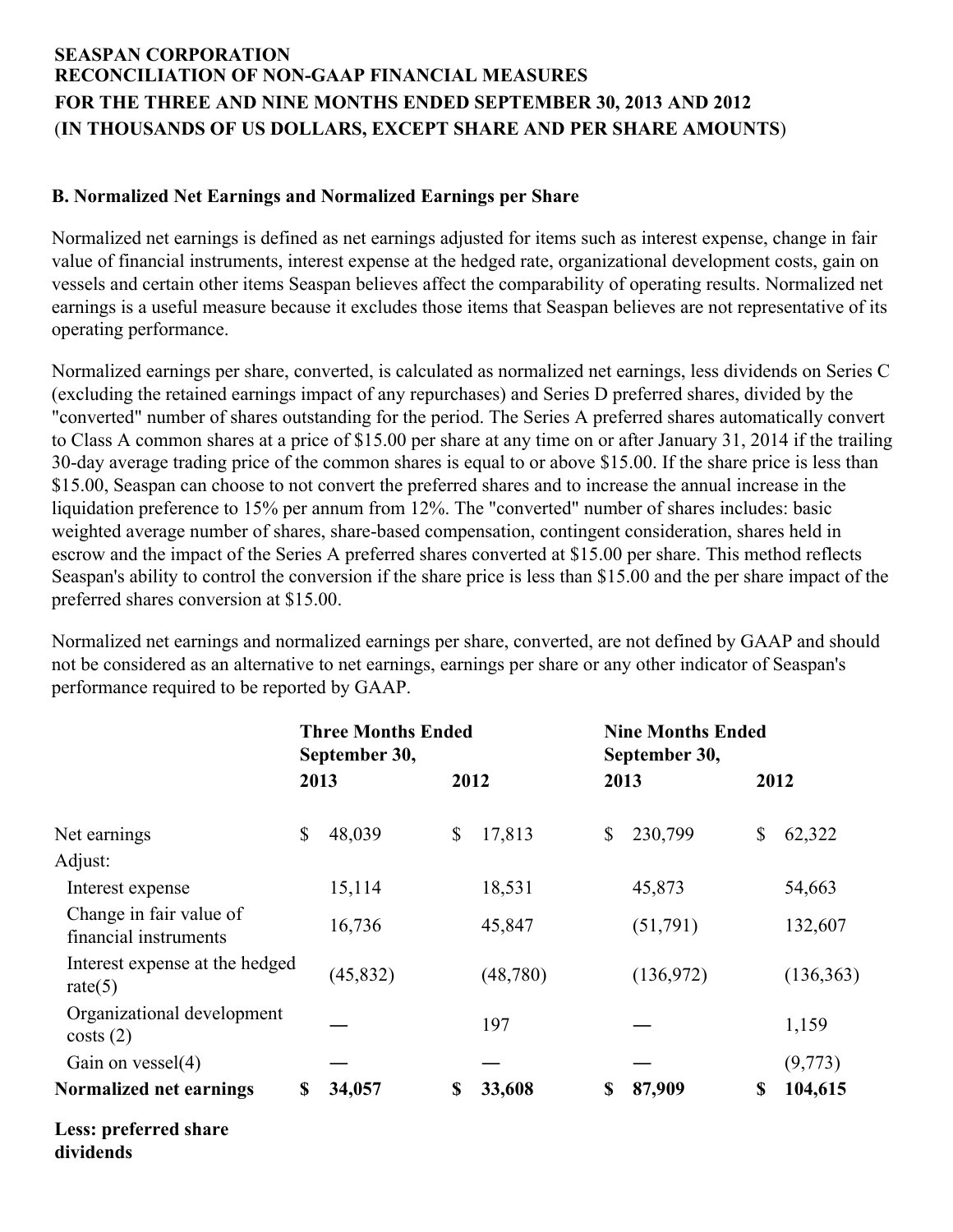| Series $\theta$ (including                                                 | 9,810        | 8,717        | 28,283       | 25,216       |
|----------------------------------------------------------------------------|--------------|--------------|--------------|--------------|
| amortization of issuance<br>costs)                                         | 8,360        | 8,518        | 25,611       | 25,620       |
| Series D                                                                   | 1,543        |              | 4,631        |              |
|                                                                            | 19,713       | 17,235       | 58,525       | 50,836       |
| Normalized net earnings<br>attributable to common<br>shareholders          | \$<br>14,344 | \$<br>16,373 | \$<br>29,384 | \$<br>53,779 |
| Weighted average number of<br>shares used to compute<br>earnings per share |              |              |              |              |
| Reported, basic and<br>normalized                                          | 65,310       | 62,664       | 64,528       | 62,989       |
| Share-based compensation                                                   | 266          | 248          | 343          | 219          |
| Contingent consideration                                                   | 274          | 703          | 586          | 638          |
| Shares held in escrow                                                      |              | 586          | 63           | 531          |
| Series A preferred shares<br>liquidation preference<br>converted at \$15   | 21,950       | 19,502       | 21,317       | 18,939       |
| Reported, diluted(6)                                                       | 87,800       | 83,703       | 86,837       | 83,316       |
| Series A preferred shares<br>115% premium (30-day<br>trailing average)     |              |              |              |              |
| Normalized, converted                                                      | 87,800       | 83,703       | 86,837       | 83,316       |
| Earnings per share,<br>reported:                                           |              |              |              |              |
| <b>Basic</b>                                                               | \$<br>0.42   | \$<br>0.01   | \$<br>2.66   | \$<br>0.18   |
| <b>Diluted</b>                                                             | \$<br>0.42   | \$<br>0.01   | \$<br>2.30   | \$<br>0.18   |
| Normalized, converted -<br>preferred shares converted<br>at $$15(7)$       | \$<br>0.28   | \$<br>0.30   | \$<br>0.66   | \$<br>0.95   |

# **SEASPAN CORPORATION RECONCILIATION OF NON-GAAP FINANCIAL MEASURES FOR THE THREE AND NINE MONTHS ENDED SEPTEMBER 30, 2013 AND 2012** (**IN THOUSANDS OF US DOLLARS, EXCEPT PER SHARE AMOUNTS**)

### **C. Adjusted EBITDA**

Adjusted EBITDA is defined as net earnings before interest expense and other debt-related expenses, income tax expense, interest income, depreciation and amortization, share-based compensation expense, bareboat charter adjustment, organizational development costs, gain on vessels, change in fair value of financial instruments and certain other items that Seaspan believes are not representative of its operating performance.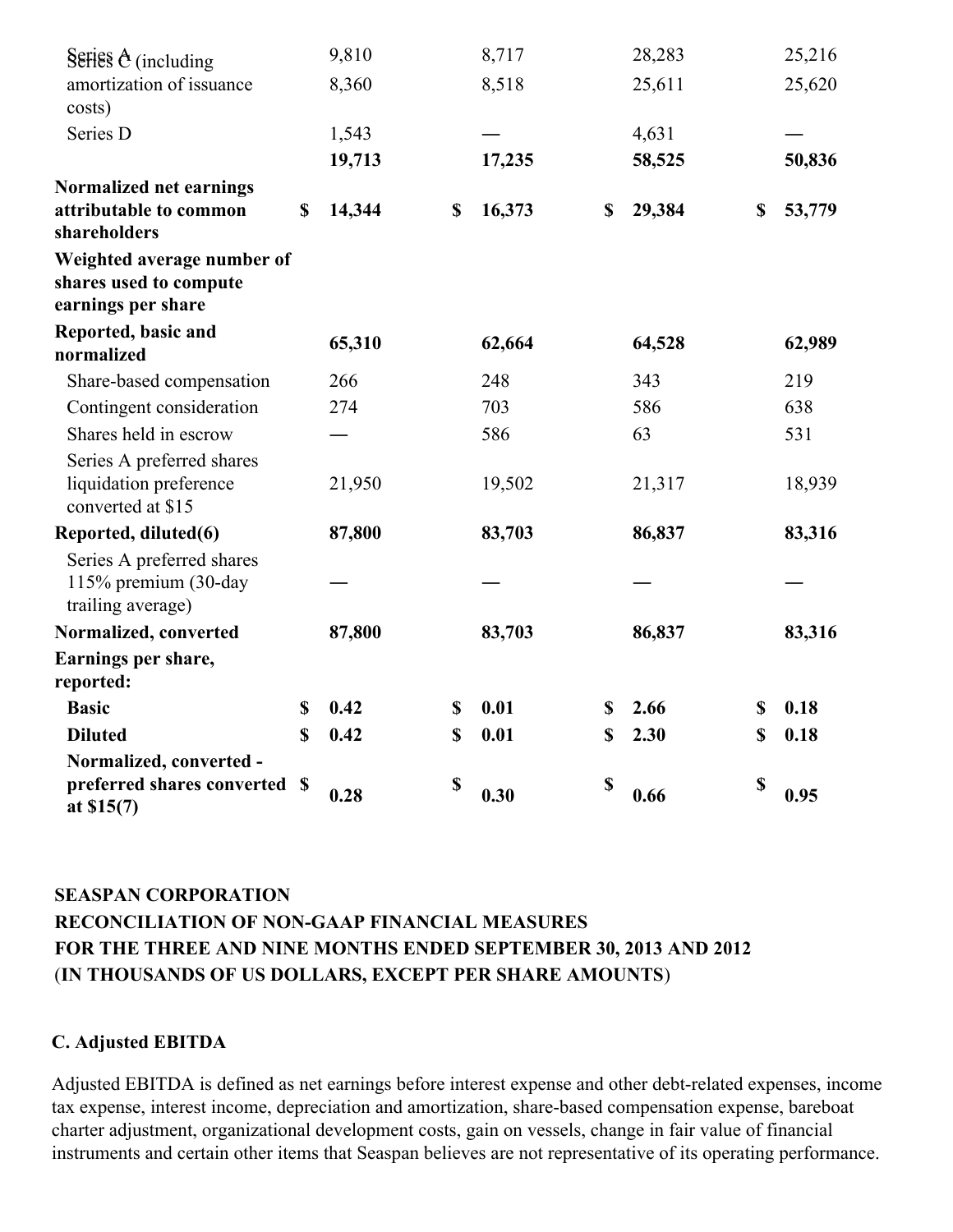In the third quarter of 2013, the definition of adjusted EBITDA was revised to exclude share-based compensation expense and accordingly, the comparative figures for the prior periods have been adjusted to reflect this change. The impact of this change resulted in an increase in adjusted EBITDA for the three and nine months ended September 30, 2012 of approximately 2.0% and 3.3%, respectively.

Adjusted EBITDA provides useful information to investors in assessing Seaspan's results of operations. Seaspan believes that this measure is useful in assessing performance and highlighting trends on an overall basis. Seaspan also believes that this measure can be useful in comparing its results with those of other companies. The GAAP measure most directly comparable to adjusted EBITDA is net earnings. Adjusted EBITDA is not defined by GAAP and should not be considered as an alternative to net earnings or any other indicator of Seaspan's performance required to be reported by GAAP.

|                                                  | <b>Three Months Ended</b><br>September 30, |    |         | <b>Nine Months Ended</b><br>September 30, |          |    |         |
|--------------------------------------------------|--------------------------------------------|----|---------|-------------------------------------------|----------|----|---------|
|                                                  | 2013                                       |    | 2012    |                                           | 2013     |    | 2012    |
| Net earnings                                     | \$<br>48,039                               | \$ | 17,813  | \$                                        | 230,799  | \$ | 62,322  |
| Add:                                             |                                            |    |         |                                           |          |    |         |
| Interest expense                                 | 15,114                                     |    | 18,531  |                                           | 45,873   |    | 54,663  |
| Interest income                                  | (459)                                      |    | (299)   |                                           | (1,246)  |    | (928)   |
| Undrawn credit facility fees                     | 653                                        |    | 145     |                                           | 1,798    |    | 1,348   |
| Depreciation and<br>amortization                 | 43,336                                     |    | 42,527  |                                           | 128,929  |    | 122,742 |
| Share-based compensation                         | 2,581                                      |    | 901     |                                           | 12,022   |    | 3,430   |
| Amortization of deferred<br>charges              | 2,854                                      |    | 1,877   |                                           | 7,230    |    | 5,643   |
| Bareboat charter adjustment,<br>net(1)           | 2,548                                      |    | 2,405   |                                           | 7,408    |    | 7,026   |
| Organizational development<br>costs(2)           |                                            |    | 197     |                                           |          |    | 1,159   |
| Gain on vessel(4)                                |                                            |    |         |                                           |          |    | (9,773) |
| Change in fair value of<br>financial instruments | 16,736                                     |    | 45,847  |                                           | (51,791) |    | 132,607 |
| <b>Adjusted EBITDA</b>                           | \$<br>131,402                              | \$ | 129,944 | \$                                        | 381,022  | \$ | 380,239 |

In the second half of 2011, Seaspan entered into agreements to bareboat charter four 4800 TEU vessels to Mediterranean Shipping Company S.A. ("MSC") for a five year term, beginning from vessel delivery dates that occurred in 2011. Upon delivery of the vessels to MSC, the transactions were accounted for as sales-type leases. The vessels were disposed of and a gross investment in lease was recorded, which is being amortized to income through revenue. The bareboat charter adjustment is included to reverse the GAAP accounting treatment and reflect the transaction as if the vessels had not been disposed of. Therefore, the bareboat charter fees are added back and the interest income from leasing, which is recorded in revenue, is deducted resulting in a net bareboat charter adjustment.

(2) Organizational development costs include professional fees and integration costs related to the acquisition of the Manager.

(1)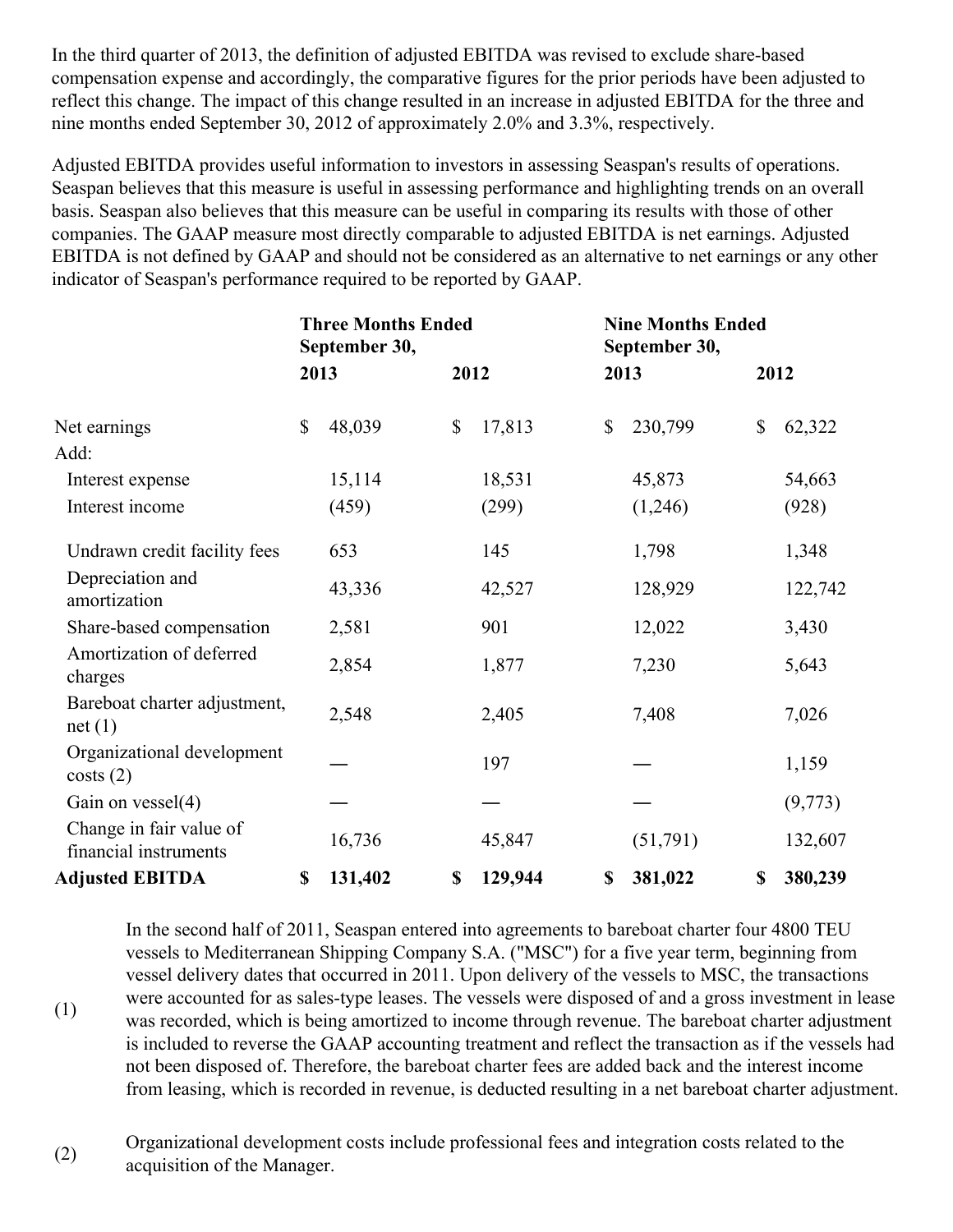- (3) Dividends related to the Series C and Series D preferred shares have been deducted as they reduce cash available for distribution to common shareholders.
- (4) Gains or losses on disposal of vessels are excluded from the calculation. The gain on vessel resulted from the sale of the Madinah to a U.S. bank on June 27, 2012.

(5)

Interest expense at the hedged rate is calculated as the interest incurred on operating debt at the fixed rate on the related interest rate swaps plus the applicable margin on the related credit facilities and variable rate leases, on an accrual basis. Interest expense on fixed-rate leases is calculated on the effective interest rate.

- (6) If the effect of Series A preferred shares is anti-dilutive, their effect is excluded from the computation of reported diluted earnings per share.
- (7) Normalized earnings per share, converted, decreased for the three and nine months ended September 30, 2013 as detailed in the table below:

**Three Months Ended September Nine Months Ended September**

|                                                                                                                                                    | 30,    |    | 30, |        |
|----------------------------------------------------------------------------------------------------------------------------------------------------|--------|----|-----|--------|
| Normalized earnings per share,<br>converted-preferred shares converted \$<br>at \$15, September 30, 2012                                           | 0.30   | \$ |     | 0.95   |
| Excluding share count changes:                                                                                                                     |        |    |     |        |
| Increase (decrease) in normalized net<br>earnings $(8)$                                                                                            | 0.01   |    |     | (0.20) |
| Decrease from impact of Series C and<br>D preferred shares                                                                                         | (0.01) |    |     | (0.06) |
| Share count changes:                                                                                                                               |        |    |     |        |
| Increase in converted share count<br>(from $83,703$ to $87,800$ and from<br>83,316 to 86,837 for the three and nine<br>months ended, respectively) | (0.02) |    |     | (0.03) |
| Normalized earnings per share,<br>converted-preferred shares converted \$<br>at \$15, September 30, 2013                                           | 0.28   | S  |     | 0.66   |